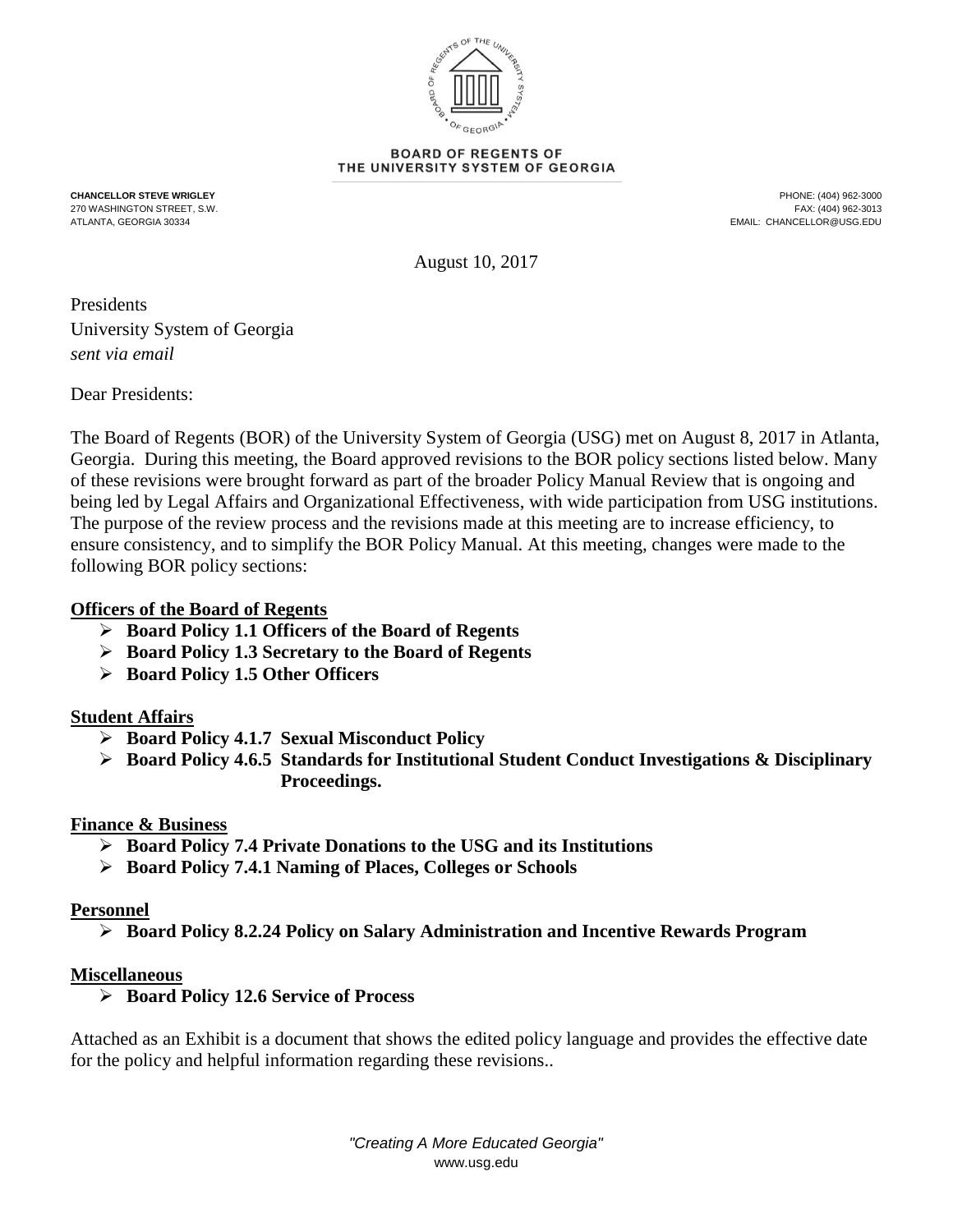Chancellor's Policy Letter August 10, 2017 Page 2 of 2

Please share widely with the appropriate offices on your campus. Information regarding changes to the BOR sexual misconduct policies was shared in a separate letter with each campus but is also being included here for completeness.

Sincerely,

Star Whigh

Dr. Steve Wrigley Chancellor

Enclosure

cc: Tricia Chastain, Executive Vice Chancellor for Administration Dr. Tristan Denley, Executive Vice Chancellor for Academic Affairs Shelley Nickel, Executive Vice Chancellor for Strategy and Fiscal Affairs Sam Burch, Vice Chancellor for Legal Affairs and Secretary to the Board Marion Fedrick, Vice Chancellor for Human Resources John Fuchko, III, Vice Chancellor for Organizational Effectiveness Dr. Joyce Jones, Vice Chancellor for Student Affairs Dr. Bobby Laurine, Vice Chancellor and Chief Information Officer Charlie Sutlive, Vice Chancellor for Communications Terry Thompson, Vice Chancellor for Internal Audits Dr. Martha Venn, Deputy Vice Chancellor for Academic Affairs Claire Arnold, Associate Vice Chancellor for Fiscal Affairs Kimberly Ballard-Washington, Associate Vice Chancellor for Legal Affairs Tracey Cook, Associate Vice Chancellor for Fiscal Affairs & Budget Director Karin Elliott, Associate Vice Chancellor for Total Rewards Wesley Horne, Director of Ethics and Compliance Institutional Vice Presidents of Academic Affairs Institutional Vice President of Student Affairs Institutional Chief Business Officers Institutional Legal Officers Institutional Audit Directors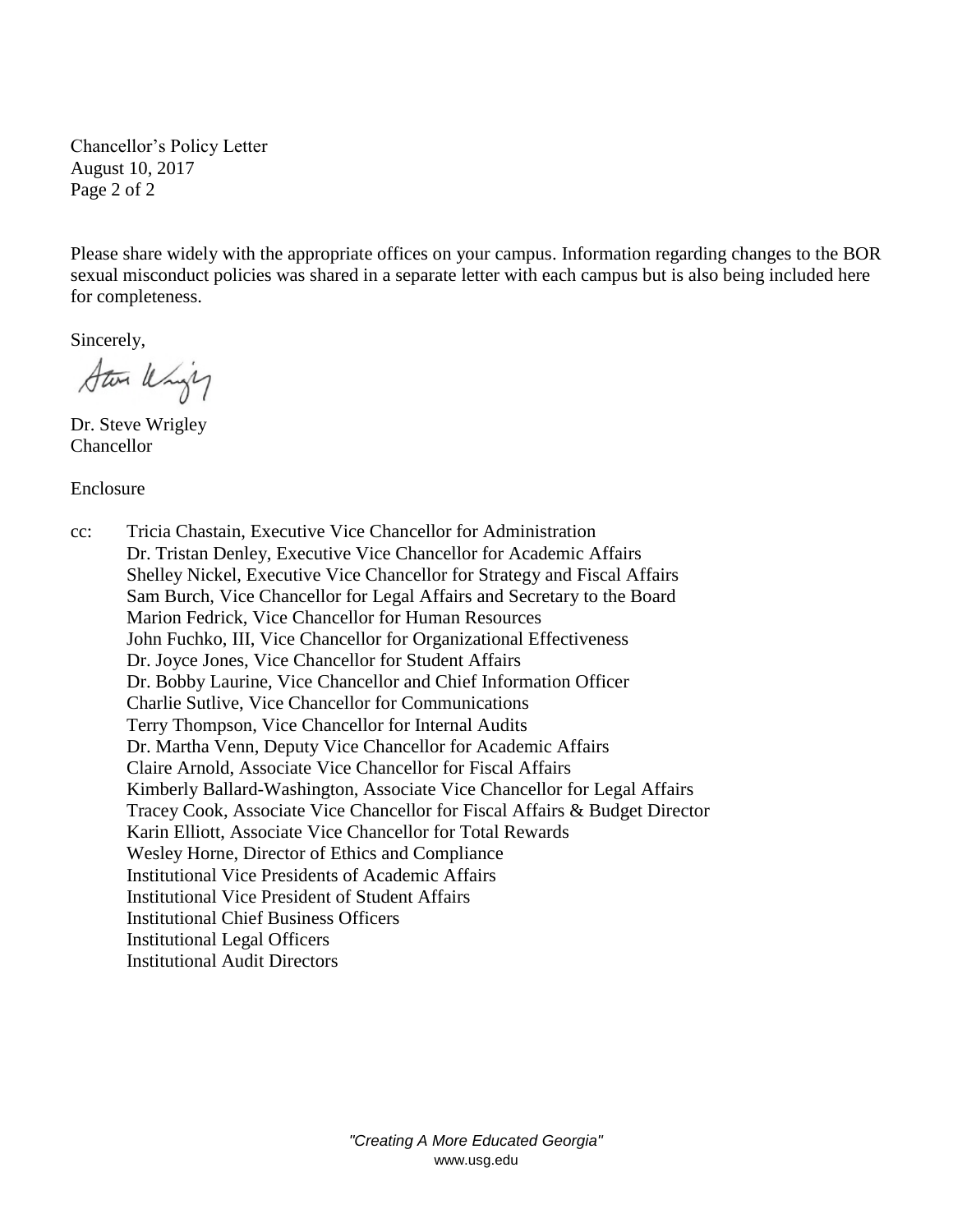# **Exhibit BOARD OF REGENTS POLICY MANUAL Revised Policies and Background Information Meeting of August 8, 2017**

# **I. Revisions to Board Policy Sections 1.1 Officers of the Board and 1.5 Other Officers**

#### **A. Background:**

The revisions to BOR Policy 1.1 Officers of the Board and BOR Policy 1.5 Other Officers, are part of an ongoing Policy Review Initiative designed to increase efficiency, ensure consistency, and simplify the BOR Policy Manual.

Questions regarding these revisions should be directed to Sam Burch, Vice Chancellor for Legal Affairs at (404) 962-3255 or sam.burch@usg.edu.

#### **B. Effective Date:**

The effective date of these revisions is August 8, 2017

#### **C. Revisions to Board Policy Sections 1.1 and 1.5 Shown with Markup:**

# *1.1 Officers of the Board of Regents*

The officers of the Board of Regents shall be the Chair, Vice Chair, Chancellor, Secretary to the Board, and Treasurer. The Board of Regents may establish or abolish such offices and positions as may be necessary to carry out the functions of the Board.

### *1.5 Other Officers*

The Board of Regents, on the recommendation of the Chancellor, may establish or abolish from time to time such offices and positions as may be necessary to carry out the functions of the Board.

# **II. Revisions to Board Policy Sections 1.3 Secretary of the Board of Regents and 12.6 Service of Process**

#### **A. Background:**

The revisions made to BOR Policy 1.3 Secretary of the Board of Regents and BOR Policy 12.6 Service of Process allow the Secretary to the Board to designate agents for service of process for the Board of Regents and its members. Other revisions made to these policies are part of a broader Policy Review Initiative designed to increase efficiency, ensure consistency, and simplify the BOR Policy Manual.

Questions regarding these policy revisions should be directed to Sam Burch, Vice Chancellor for Legal Affairs at (404) 962-3255 or sam.burch@usg.edu.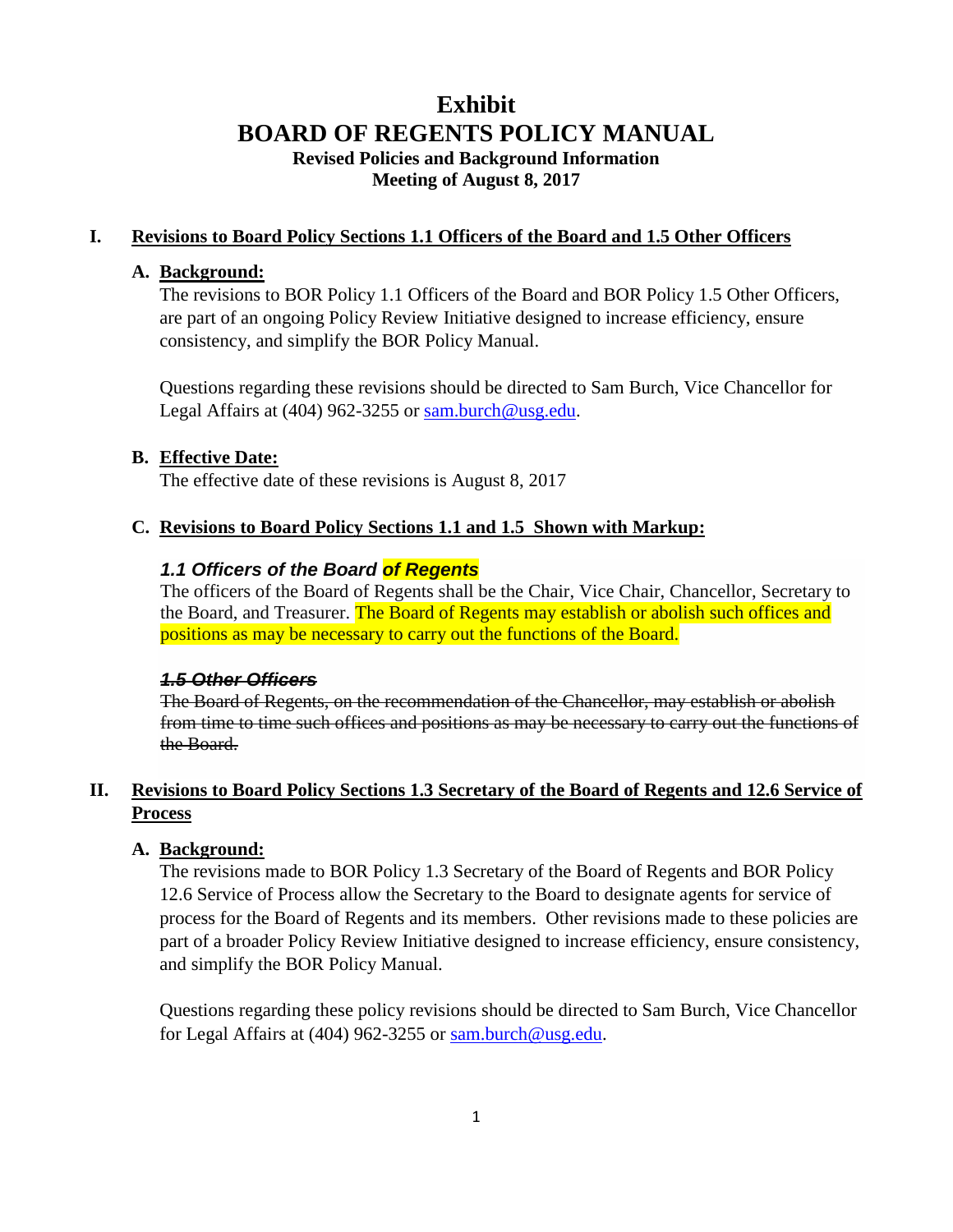### **B. Effective Date:**

The effective date of these revisions is August 8, 2017

#### **C. Revisions to Board Policy Sections 1.3 and 12.6 Shown with Markup:**

#### *1.3 Secretary to the Board of Regents*

The Secretary to the Board of Regents shall be elected by the Board of Regents upon the recommendation of the Chancellor, and shall not be a member thereof. The Secretary to the Board shall prepare the agenda for monthly Board meetings and shall assist in scheduling Board and committee meetings, and preparing and mailing meeting notices. He/she The Secretary shall keep accurate record of the proceedings of the meetings of the Board and of committees and shall be responsible for maintaining the Bylaws and the Policy Manual of the Board, for distributing and indexing the minutes, and for researching and retrieving Board actions, and, when requested, for scheduling **Board** members' visits to USG University System of Georgia institutions.

The Secretary to the Board shall keep in safe custody the Seal of the Board and shall affix the Seal to those documents requiring it. When  $\frac{d}{dt}$  the seal is affixed to a document, it shall be attested by the Secretary's signature.

The Secretary and Assistant Secretaries to the Board and any designees of the Secretary shall be the agents for service of process for the Board of Regents and its members.

The Secretary to the Board shall perform such other duties and shall have such other powers as authorized by the Board.

#### *12.6 Service of Process (Reserved)*

#### [Reserved]

The Secretary and Assistant Secretaries to the Board shall be the agents for service of process for the Board of Regents and its members (BoR Minutes, June 2008).

# **III. Revisions to Board Policy Sections 4.1.7 Sexual Misconduct Policy and 4.6.5 Standards for Institutional Student Conduct**

#### **A. Background:**

These revisions create a dual reporting relationship of institutional EEO Officers and Title IX Coordinators to Kimberly Ballard-Washington, Associate Vice Chancellor for Legal Affairs; require reporting to Kimberly's office of any student conduct case that could result in the suspension or expulsion of a student; and require that adjudication of all student discipline occur through the student conduct office.

Questions regarding these revisions should be directed to Kimberly Ballard-Washington, Associate Vice Chancellor for Legal Affairs at (404) 962-3255 or Kimberly.Ballard-Washington@usg.edu.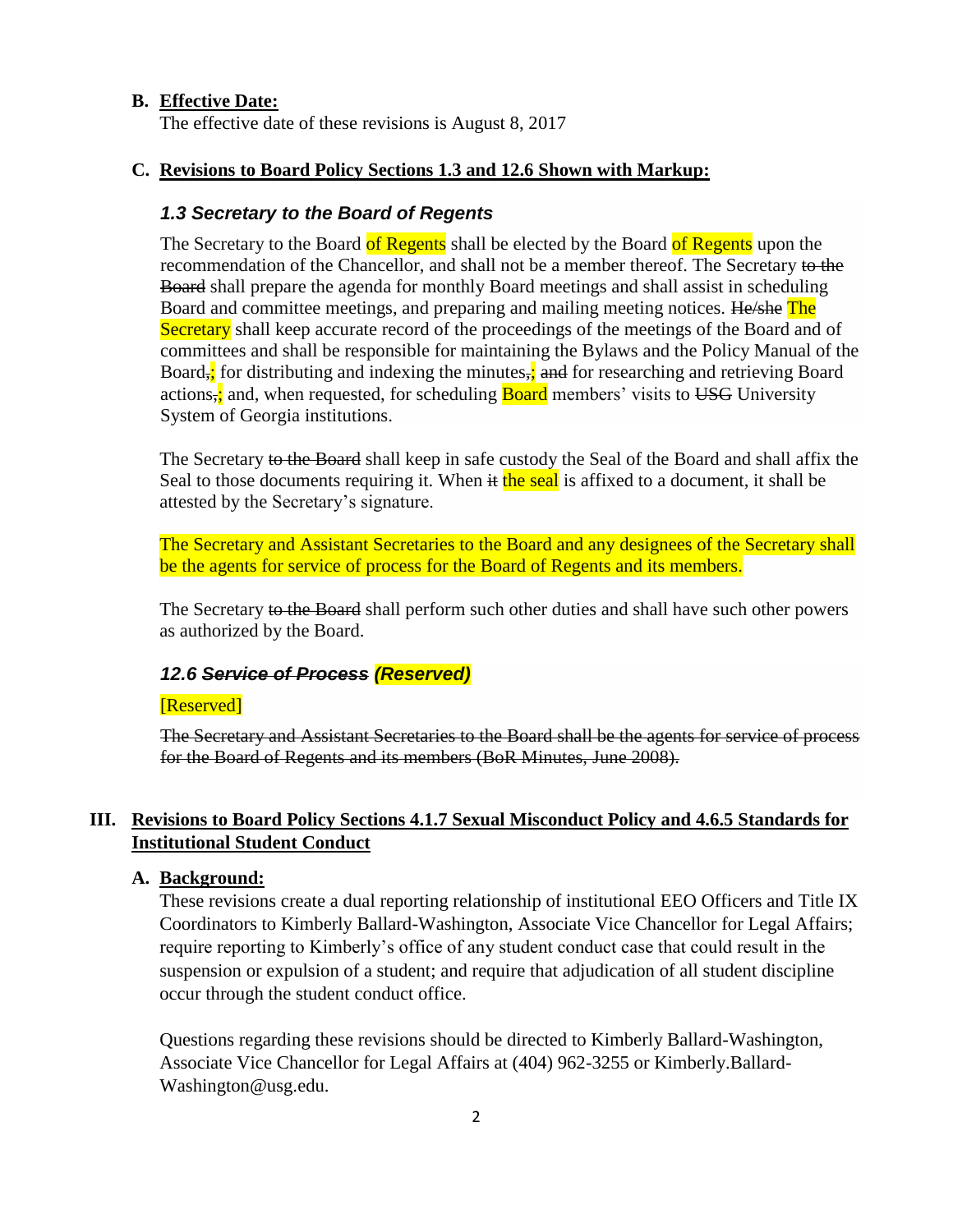# **B. Effective Date:**

The effective date of these revisions is Fall 2017.

# **C. Board Policy Sections 4.1.7 and 4.6.5 are Shown Below in Final Form**

# *4.1.7 Student Sexual Misconduct Policy*

In accordance with Title IX of the Education Amendments of 1972 ("Title IX"), the University System of Georgia (USG) does not discriminate on the basis of sex in any of its education programs or activities or in employment. The USG is committed to ensuring a safe learning and working environment for all members of the USG community. To that end, this Policy prohibits sexual misconduct, as defined herein.

In order to reduce incidents of sexual misconduct, USG institutions are required to provide prevention tools and to conduct ongoing awareness and prevention programming and training for the campus community. Such programs will promote positive and healthy behaviors and educate the campus community on consent, sexual assault, alcohol use, dating violence, domestic violence, stalking, bystander intervention, and reporting.

When sexual misconduct does occur, all members of the USG community are strongly encouraged to report it promptly through the procedures outlined in this Policy. The purpose of this Policy is to ensure uniformity throughout the USG in reporting and addressing sexual misconduct.

# **Reporting Structure**

All Equal Opportunity directors and others having responsibility for coordination of Title IX ("Coordinators") at USG institutions shall have a direct reporting relationship to both the institution's President or the President's designee and the USG System Director for Equity and Investigations ("System Director"). The President of each institution shall determine the organizational and operating reporting relationships for the Coordinators at the institution and exercise oversight of institutional issues relating to sexual misconduct. However, the System Director shall have authority to direct the Coordinators' work at each institution as needed to address system-wide issues or directives. The President of each institution shall consult with the System Director on significant personnel actions involving Coordinators, to include but not be limited to, appointment, evaluation, discipline, change in reporting structure, and termination.

### **4.1.7.1 Definitions and Prohibited Conduct**

**Community:** Students, faculty, and staff, as well as contractors, vendors, visitors and guests.

**Complainant:** An individual lodging a complaint. The complainant may not always be the alleged victim.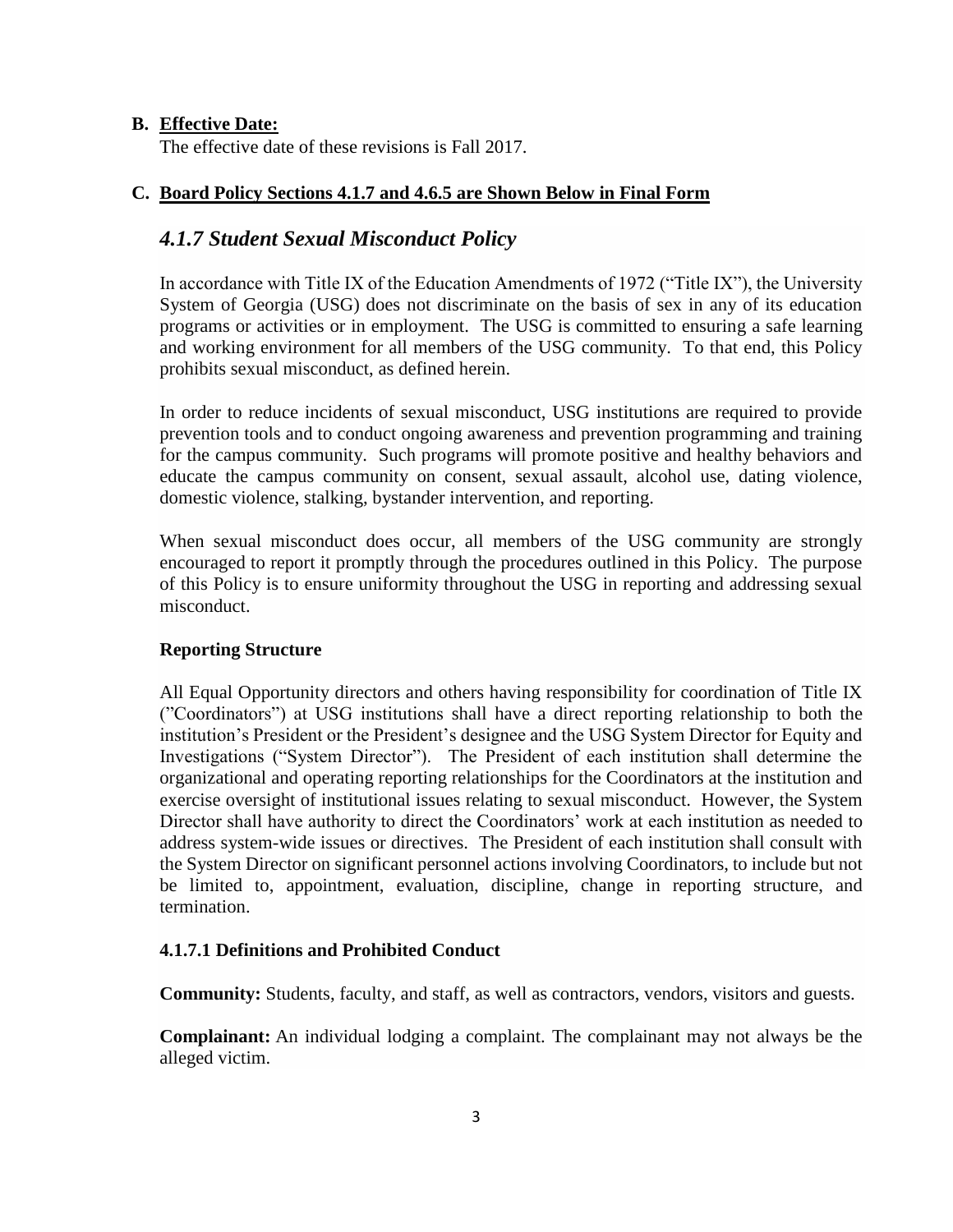**Consent:** Words or actions that show a knowing and voluntary willingness to engage in mutually agreed-upon sexual activity. Consent cannot be gained by force, intimidation or coercion; by ignoring or acting in spite of objections of another; or by taking advantage of the incapacitation of another where the respondent knows or reasonably should have known of such incapacitation. Minors under the age of 16 cannot legally consent under Georgia law.

Consent is also absent when the activity in question exceeds the scope of consent previously given. Past consent does not imply present or future consent. Silence or an absence of resistance does not imply consent.

Consent can be withdrawn at any time by either party by using clear words or actions.

**Dating Violence:** Violence committed by a person who is or has been in a social relationship of a romantic or intimate nature with the alleged victim. Dating violence includes, but is not limited to, sexual or physical abuse or the threat of such abuse. Dating violence does not include acts covered under the definition of domestic violence.

**Domestic Violence:** Violence committed by a current or former spouse or intimate partner of the alleged victim; by a person with whom the alleged victim shares a child in common; by a person who is cohabitating with, or has cohabitated with, the victim as a spouse or intimate partner, or by a person similarly situated to a spouse of the alleged victim.

**Incapacitation:** The physical and/or mental inability to make informed, rational judgments. It can result from mental disability, sleep, involuntary physical restraint, status as a minor under the age of 16, or from intentional or unintentional taking of alcohol and/or other drugs. Whether someone is incapacitated is to be judged from the perspective of an objectively reasonable person.

**Nonconsensual Sexual Contact:** Any physical contact with another person of a sexual nature without the person's consent. It includes but is not limited to touching (or penetrating) of a person's intimate parts (such as genitalia, groin, breasts, or buttocks); touching (or penetrating) a person with one's own intimate parts; or forcing a person to touch his or her own or another person's intimate parts.

**Confidential Employees:** Institution employees who have been designated by the Institution's Coordinator to talk with an alleged victim in confidence. Confidential Employees must only report that the incident occurred and provide date, time, location, and name of alleged respondent (if known) without revealing any information that would personally identify the alleged victim. This minimal reporting must be submitted in compliance with Title IX and the Jeanne Clery Disclosure of Campus Security Policy and Campus Crime Statistics Act ("Clery Act"). Confidential Employees may be required to fully disclose details of an incident in order to ensure campus safety.

**Privileged Employees:** Individuals employed by the institution to whom a complainant or alleged victim may talk in confidence, as provided by law. Disclosure to these employees will not automatically trigger an investigation against the complainant's or alleged victim's wishes. Privileged Employees include those providing counseling, advocacy, health, mental health, or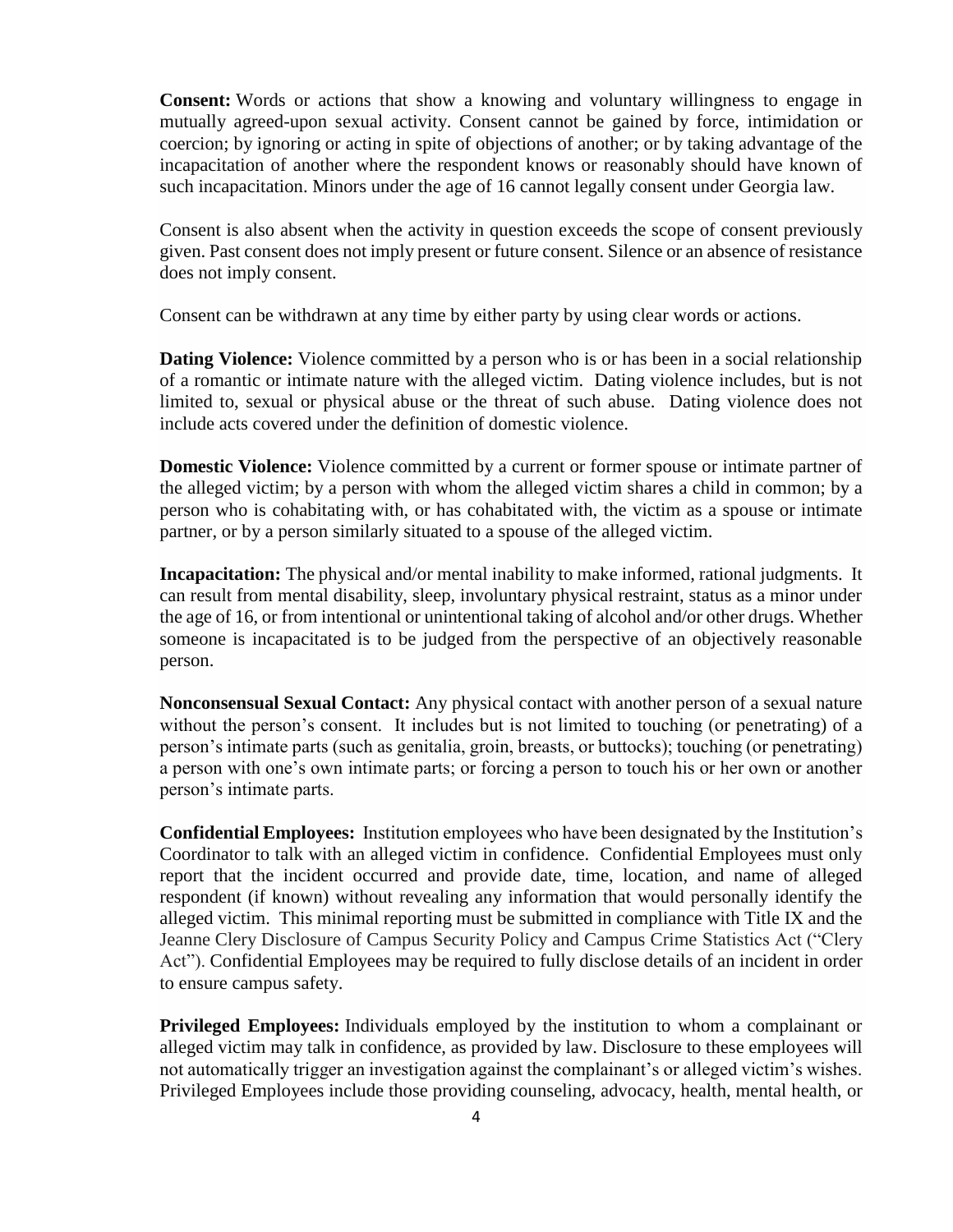sexual-assault related services (e.g., sexual assault resource centers, campus health centers, pastoral counselors, and campus mental health centers) or as otherwise provided by applicable law. Exceptions to confidentiality exist where the conduct involves suspected abuse of a minor (in Georgia, under the age of 18) or otherwise provided by law, such as imminent threat of serious harm.

**Respondent:** Individual who is alleged to have engaged in conduct that violates this Policy.

**Responsible Employees:** Those employees who must promptly and fully report complaints of or information regarding sexual misconduct to the Coordinator. Responsible Employees include any administrator, supervisor, faculty member, or other person in a position of authority who is not a Confidential Employee or Privileged Employee. Student employees who serve in a supervisory, advisory, or managerial role are in a position of authority for purposes of this Policy (e.g., teaching assistants, residential assistants, student managers, orientation leaders).

**Sexual Exploitation:** Taking non-consensual or abusive sexual advantage of another for one's own advantage or benefit, or for the benefit or advantage of anyone other than the one being exploited.

Examples of sexual exploitation may include, but are not limited to, the following:

- 1. Invasion of sexual privacy;
- 2. Prostituting another individual;
- 3. Non-consensual photos, video, or audio of sexual activity;
- 4. Non-consensual distribution of photo, video, or audio of sexual activity, even if the sexual activity was consensual;
- 5. Intentional observation of nonconsenting individuals who are partially undressed, naked, or engaged in sexual acts;
- 6. Knowingly transmitting an STD or HIV to another individual through sexual activity;
- 7. Intentionally and inappropriately exposing one's breasts, buttocks, groin, or genitals in nonconsensual circumstances; and/or
- 8. Sexually-based bullying.

**Sexual Harassment:** Unwelcome verbal, nonverbal, or physical conduct, based on sex or on gender stereotypes, that is implicitly or explicitly a term or condition of employment or status in a course, program, or activity; is a basis for employment or educational decisions; or is sufficiently severe, persistent, or pervasive to interfere with one's work or educational performance creating an intimidating, hostile, or offensive work or learning environment, or interfering with or limiting one's ability to participate in or to benefit from an institutional program or activity.

**Sexual Misconduct:** Includes, but is not limited to, such unwanted behavior as dating violence, domestic violence, nonconsensual sexual contact, sexual exploitation, sexual harassment and stalking.

**Stalking:** Engaging in a course of conduct directed at a specific person that would cause a reasonable person to fear for his or her safety or the safety of others or suffer substantial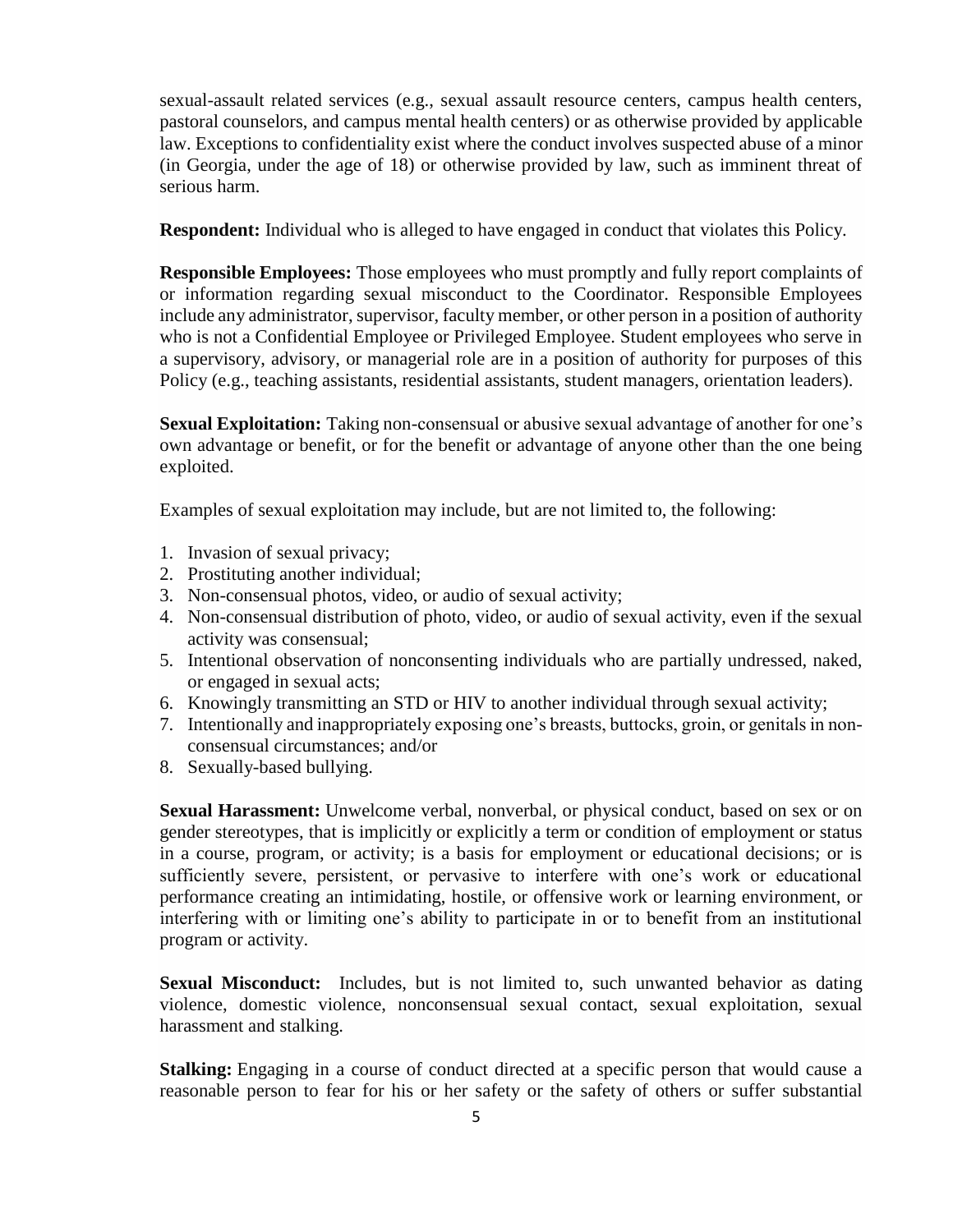emotional distress. Course of conduct means two or more acts, including, but not limited to, acts in which the stalker directly, indirectly, or through third parties, by any action, method, device, or means, follows, monitors, observes, surveils, threatens, or communicates to or about a person, or interferes with person's property. Reasonable person means a reasonable person under similar circumstances and with similar identities to the victim. Substantial emotional distress means significant mental suffering or anguish that may but does not necessarily, require medical or other professional treatment or counseling.

#### **4.1.7.2 Reporting Sexual Misconduct**

A complainant of sexual misconduct may, but need not, file a criminal complaint with law enforcement officials; file a misconduct report with a Responsible Employee or Coordinator; or file both. A report may be filed anonymously, although anonymous reports may make it difficult for the institution to address the complaint. Any individual who believes that he or she has been a victim of sexual misconduct is encouraged to report allegations of sexual misconduct promptly.

All reports of sexual misconduct alleged to have been committed by a student must be handled consistently with requirements set forth in Section 4.6.5, *Standards for Institutional Student Conduct Investigation and Disciplinary Proceedings.*

All reports of sexual misconduct alleged to have been committed by a non-student member of the institution community will be addressed and/or resolved through the institution's and the Board of Regents' applicable policies for discipline of non-students.

#### **4.1.7.2 (A) Institutional Reports**

Complainants of sexual misconduct who wish to file a report with the institution should notify a Responsible Employee or the Coordinator. Responsible Employees informed about sexual misconduct allegations involving any student should not attempt to resolve the situation, but must notify and report all relevant information to the Coordinator as soon as practicable. Confidential Employees are not bound by this requirement but may be required to report limited information about incidents without revealing the identities of the individuals involved to the Title IX Coordinator, consistent with their ethical and legal obligations. All members of the University System of Georgia institutions' communities are encouraged to report incidents of sexual misconduct promptly.

The Coordinator's identity and contact information shall be published by each institution prominently on the institution's website, as well as in any relevant publication. Each institution may choose to have Deputy Title IX Coordinators to whom reports may be made, as well. Institutions should encourage complainants to report their complaints in writing, though oral complaints should also be accepted, taken seriously, and investigated, to the extent possible. While complaints should be made as quickly as possible following an alleged incident of sexual misconduct, all reports should be accepted regardless of when reported.

The Coordinator shall refer to the System Director any allegation(s) of sexual misconduct that could, standing alone as reported, lead to the suspension or expulsion of the respondent(s). The System Director will work with the institution to determine whether any interim measure(s) are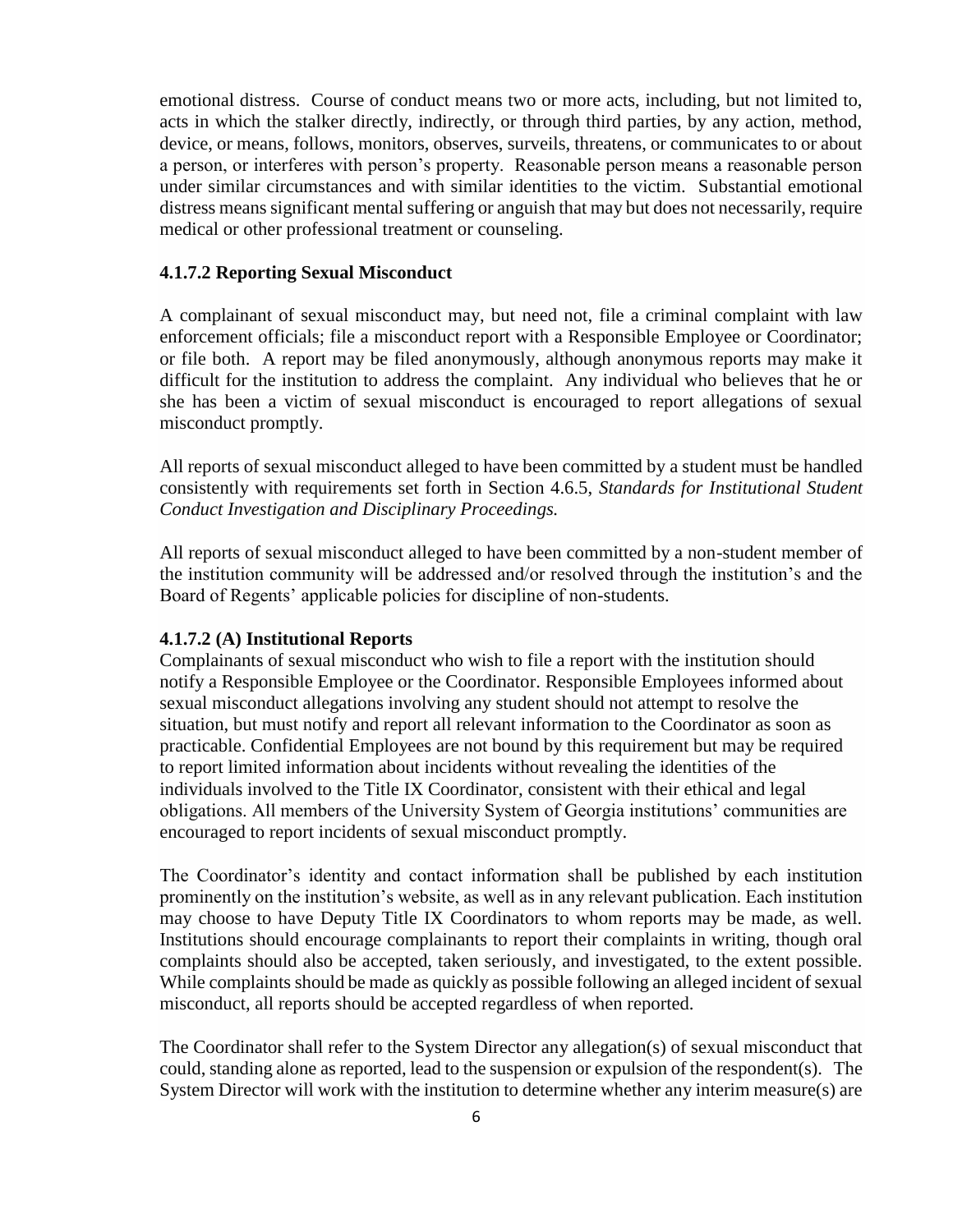necessary and to assign an investigator who will work under the direction of the System Director or designee, if directed by System Director. If an allegation is not initially identified as one that would lead to the suspension or expulsion of the respondent(s), but facts arise during the course of the investigation that would require transfer to the System Director, the Title IX Coordinator shall transfer oversight to the System Director or designee. The System Director shall have the discretion to retain oversight or transfer oversight to the institution.

### **4.1.7.2 (B) Law Enforcement Reports**

Because sexual misconduct may constitute criminal activity, a complainant also has the option, should he or she so choose, of filing a report with campus or local police, for his or her own protection and that of the surrounding community. The institution may assist the complainant in reporting the situation to law enforcement officials.

Complainants considering filing a report of sexual misconduct with law enforcement should preserve any evidence of sexual misconduct, including, but not limited to, the following:

- 1. Clothing worn during the incident including undergarments;
- 2. Sheets, bedding, and condoms, if used;
- 3. Lists of witnesses with contact information;
- 4. Text messages, call history, social media posts;
- 5. Pictures of injuries; and/or
- 6. Videos.

#### **4.1.7.2 (C) Anonymous Reports**

Each institution shall provide a mechanism by which individuals can report incidents of alleged sexual misconduct anonymously. Complainants should understand, however, that it will be more difficult for the institution to investigate and to take action upon anonymous reports.

#### **4.1.7.2 (D) Retaliation**

Anyone who, in good faith, reports what he or she believes to be misconduct under this Policy, or who participates or cooperates in, or is otherwise associated with any investigation, shall not be subjected to retaliation. Anyone who believes that he or she has been the target of retaliation for reporting, participating, cooperating in, or otherwise being associated with an investigation should immediately contact the Coordinator for the institution. Any person found to have engaged in retaliation in violation of this Policy shall be subject to disciplinary action.

#### **4.1.7.2 (E) False Complaints**

Individuals are prohibited from intentionally giving false statements to a system or institution official. Any person found to have intentionally submitted false complaints, accusations, or statements, including during a hearing, in violation of this Policy shall be subject to appropriate disciplinary action (up to and including suspension or expulsion) and adjudicated under the student conduct policy.

#### **4.1.7.2 (F) Amnesty**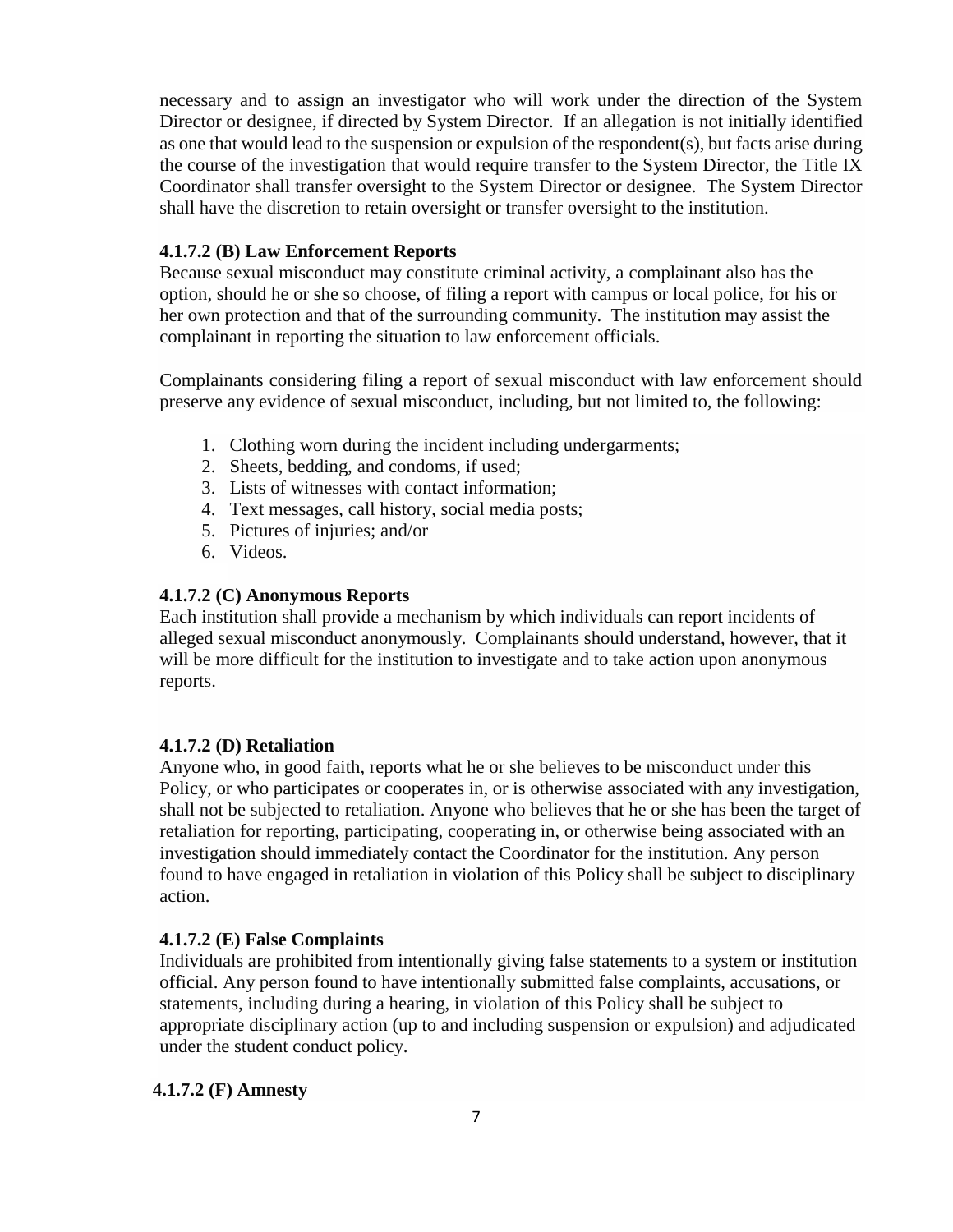Individuals should be encouraged to come forward and to report sexual misconduct notwithstanding their choice to consume alcohol or to use drugs. Information reported by an individual during an investigation concerning use of drugs or alcohol will not be used against the particular individual in a disciplinary proceeding or voluntarily reported to law enforcement; however, individuals may be provided with resources on drug and alcohol counseling and/or education, as appropriate.

### **4.1.7.3 Handling Reports of Sexual Misconduct**

#### **4.1.7.3 (A) Support Services**

Once a student or employee makes a complaint or receives notice that a complaint has been made against him or her, or the coordinator otherwise learns of a complaint of sexual misconduct. The complainant, respondent and alleged victim (where applicable) should receive written information about support services, such as counseling, advocacy, housing assistance, academic support, disability services, health and mental services, and legal assistance, available at the student's institution.

Information on support services will be provided regardless as to whether an individual elects to go forward with filing a formal complaint of sexual misconduct or with notifying law enforcement. Information on support services will also be provided to students and employees, regardless of where the alleged misconduct occurs.

Available support services should also be listed on the institution's Title IX website.

#### **4.1.7.3 (B) Interim Measures**

Interim measures may be undertaken at any point after the institution becomes aware of an allegation of sexual misconduct and should be designed to protect the alleged victim and the community.

Before an interim suspension is issued, the institution must make all reasonable efforts to give the respondent the opportunity to be heard, consistent with the provisions in Policy 4.6.5.

#### **4.1.7.3 (C**) **Jurisdiction**

Each USG institution shall take necessary and appropriate action to protect the safety and well-being of its community. Sexual misconduct allegedly committed by a student are addressed by this Policy when the misconduct occurs on institution property, or at institutionsponsored or affiliated events, or off-campus, as defined by the institution's student conduct policies.

# **4.1.7.3 (D) Advisors**

Both the alleged victim and respondent, as parties to the matter, shall have the opportunity to use an advisor (who may or may not be an attorney) of the party's choosing at the party's own expense for the express purpose of providing advice and counsel, pursuant to the provisions of Policy 4.6.5.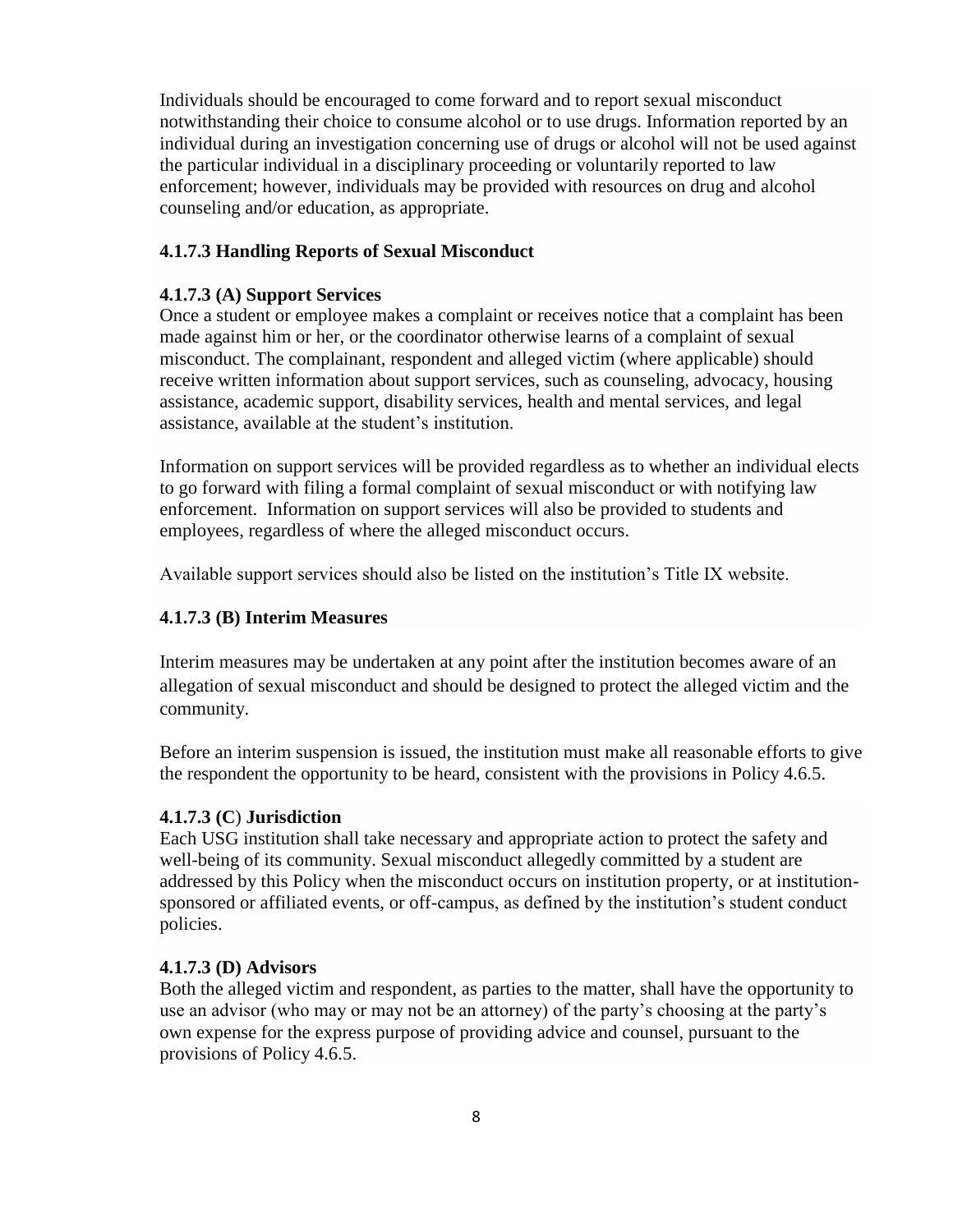# **4.1.7.3 (E**) **Informal Resolutions**

Allegations of sexual misconduct may be resolved informally, without a determination of misconduct, if all of the following are met:

1) When complainant(s) and respondent agree to an informal resolution;

2) When the initial allegation could not result in expulsion;

3) When the complainant(s) and respondent(s) agree to the terms of the informal resolution; and

4) When the investigator concludes that informal resolution is in the best interest of the parties and the institution's community.

The alleged victim(s) and respondent(s) have the option to end informal resolution discussions and request a formal process at any time before the terms of an informal resolution are reached. However, matters resolved informally shall not be appealable.

# **4.1.7.3 (F**) **Timeframe**

Efforts will be made to complete the investigation within a reasonable timeframe, which will be determined based upon the allegations, availability of witnesses and/or evidence, etc. in a particular case. When the timeframe will extend past the reasonable timeframe, the parties will be informed of the delay and the reason for the delay. The investigator shall keep the parties informed of the status of the investigation.

# **4.1.7.4 Investigations**

All sexual misconduct investigations involving a student respondent, whether overseen by the institution's Coordinator or the System Director, shall follow the investigation process set forth in Section 4.6.5, *Standards for Institutional Student Conduct Investigation and Disciplinary Proceedings*.

# **4.1.7.5 Hearings, Possible Sanctions and Appeals**

All sexual misconduct hearings, sanctions, and appeals involving a student respondent, whether overseen by the institution's Coordinator or the System Director, shall follow the investigation process set forth in Section 4.6.5, *Standards for Institutional Student Conduct Investigation and Disciplinary Proceedings*.

All sexual misconduct adjudication involving an employee respondent, shall be addressed utilizing the institution's employment policies and procedures.

# *4.6.5 Standards for Institutional Student Conduct Investigation and Disciplinary Proceedings*

This Policy establishes minimum procedural standards for investigations and resolutions of alleged student conduct violations, which each institution must incorporate into its respective student conduct policies. The purpose of this Policy is to ensure uniformity in the quality of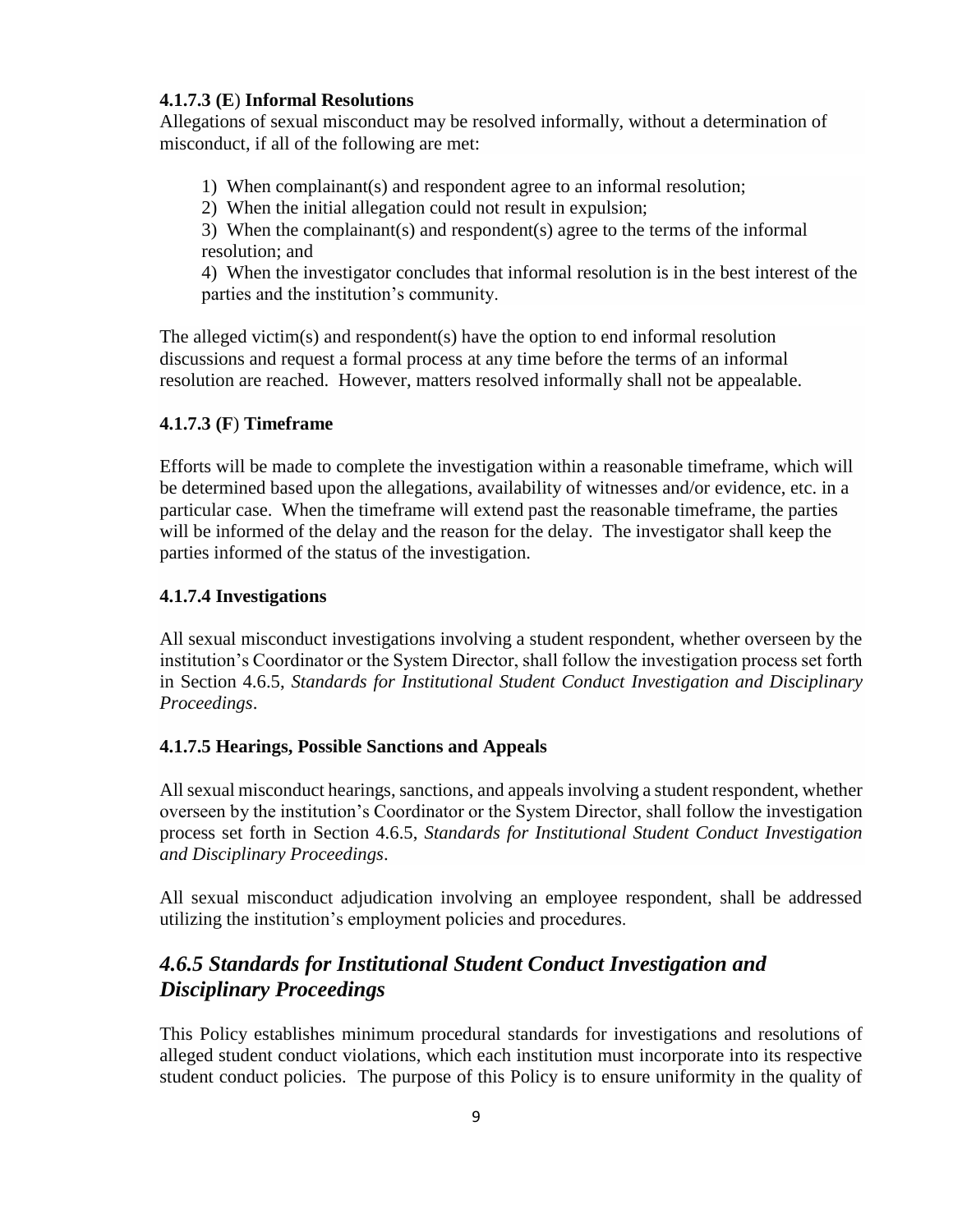investigations while providing for due process that affords fairness and equity in all student conduct investigations.

These procedures apply to matters relating to student misconduct, except matters relating to academic dishonesty, which may be covered under separate institutional policies. Institutions shall inform students of their procedures governing student misconduct complaints and investigations.

#### **4.6.5.1 Reports of Student Misconduct**

Institutions must provide clear notice to students and other campus community members as to how to file complaints of misconduct.

Complaints to the appropriate department and/or person(s) should include as much information as possible – such as: (1) the type of misconduct alleged; (2) the name and contact information of the individual(s) accused of misconduct; (3) the date(s), time(s), and place(s) of the misconduct; (4) the name(s) and contact information of any individual(s) with knowledge of the incident; (5) whether any tangible evidence has been preserved; and (6) whether a criminal complaint has been made.

Information from complaints may be shared as necessary to investigate and to resolve the alleged misconduct. Complaints shall be investigated and resolved as outlined below. The need to issue a broader warning to the community in compliance with the Jeanne Clery Disclosure of Campus Security Policy and Campus Crime Statistics Act ("Clery Act") shall be assessed in compliance with federal law.

Where appropriate, complainants may file a law enforcement report as well as an institutional report, but are not required to file both.

- 1. Confidentiality: Where a complainant or alleged victim requests that his or her identity be withheld or the allegation(s) not be investigated, the institutions should consider whether or not such request(s) can be honored while still providing a safe and nondiscriminatory environment for the institution and conducting an effective review of the allegations. The institution should inform the requesting party that the institution cannot guarantee confidentiality.
- 2. Retaliation: Anyone who, in good faith, reports what she or he believes to be student misconduct participates or cooperates in, or is otherwise associated with any investigation, shall not be subjected to retaliation. Anyone who believes he or she has been the target of retaliation for reporting, participating or cooperating in, or otherwise being associated with an investigation should immediately contact the appropriate department or individual(s) for that institution. Any person found to have engaged in retaliation in violation of the student conduct policy shall be subject to disciplinary action, pursuant to the institution's policy.
- 3. False Complaints/Statements: Individuals are prohibited from intentionally giving false statements to an institution official. Any person found to have intentionally submitted false complaints, accusations, or statements, including during a hearing, in violation of this Policy shall be subject to appropriate disciplinary action (up to and including suspension or expulsion) and adjudicated under the student conduct policy.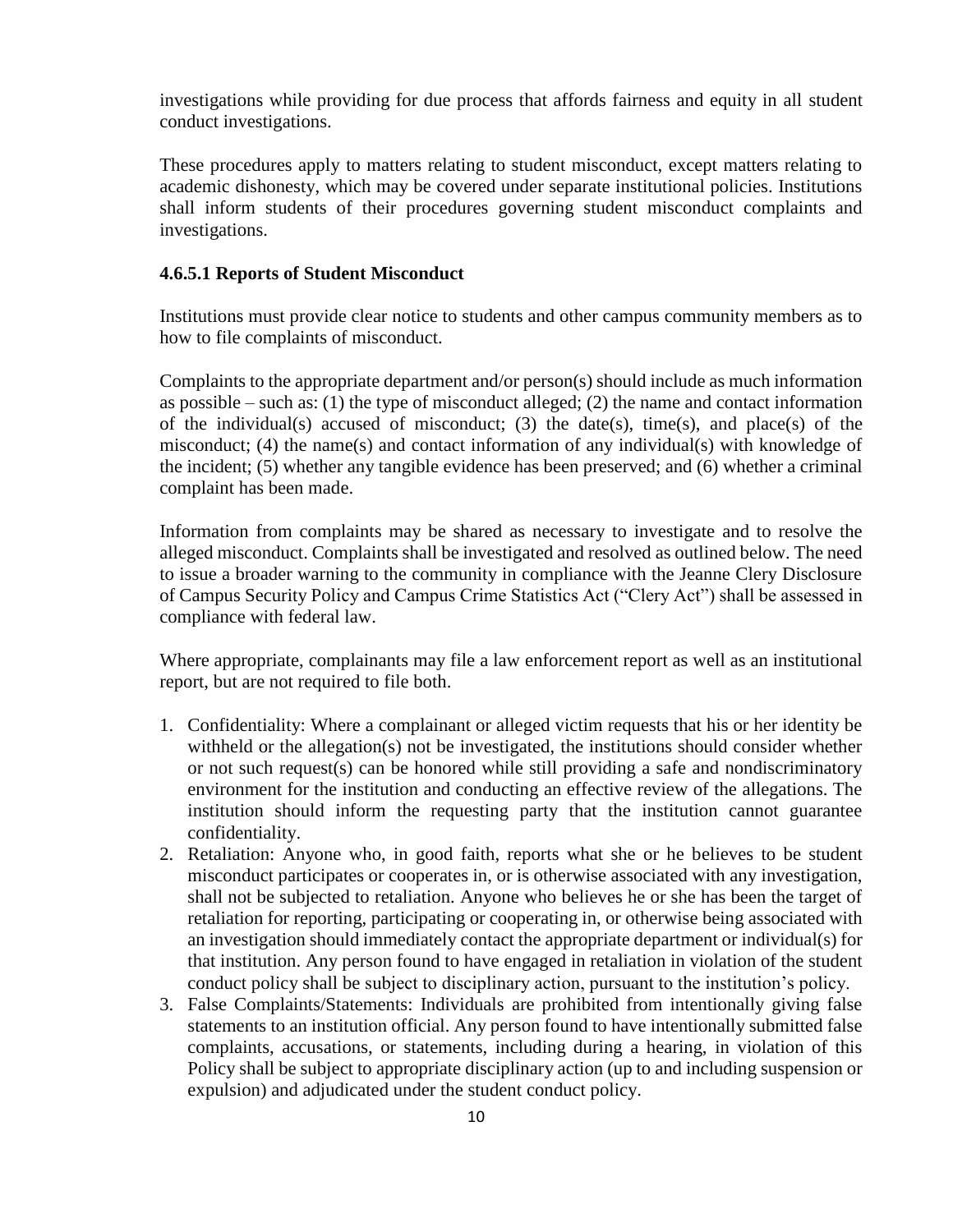4. Amnesty: Students should be encouraged to come forward and report violations of the law and/or student code of conduct notwithstanding their own improper use of alcohol or drugs. Any student(s) who voluntarily and in good faith reports information to college or university faculty or staff prior to any investigation concerning use of drugs or alcohol will not be voluntarily reported to law enforcement; nor will information that the individual provides be used against the individual for purposes of conduct violations. Nevertheless, these students may be required to meet with staff members in regard to the incident and may be required to participate in appropriate educational program(s). The required participation in an educational program under this amnesty procedure will not be considered a sanction.

Nothing in this amnesty procedure shall prevent a university staff member who is otherwise obligated by law (the Clery Act) to report information or statistical data as required.

#### **4.6.5.2 Process for Investigating and Resolving Disputed Reports**

**Jurisdiction:** Each institution shall take necessary and appropriate action to protect the safety and well-being of its community. Accordingly, student conduct should be addressed when such acts occur on institution property, at institution-sponsored or affiliated events, or otherwise violate the institution's student conduct policies, regardless as to where such conduct occurs. If the student has admitted responsibility and has voluntarily decided to participate in the informal process, the procedures outlined in this section will not apply.

**Access to Advisors:** The respondent and alleged victim (where applicable), as parties to these proceedings, shall have the right to have an advisor (who may or may not be an attorney) of his or her choosing, and at his or her own expense, for the express purpose of providing advice and counsel. The advisor may be present during meetings and proceedings during the investigatory and/or resolution process at which his or her advisee is present. The advisor may advise his or her advisee in any manner, including providing questions, suggestions, and guidance on responses to any questions posed to the advisee, but shall not participate directly during the investigation or hearing process. The institution shall not prohibit family members of a party from attending the hearing if the party requests such attendance, but may limit each participant to having two family members present.

**Initial Evaluation of Student Conduct Reports:** Regardless of how an institution becomes aware of misconduct, the institution shall ensure a prompt, fair, and impartial review and resolution of complaints alleging student misconduct. Where a report of student misconduct has been made to the appropriate department and/or person, the institution shall review the complaint to determine whether the allegation(s) describes conduct in violation of the institution's policies and/or code of conduct. If the reported conduct would not be a violation of the institution's policies and/or code of conduct, even if true, then the report should be dismissed. Otherwise, a prompt, thorough, and impartial investigation, and review shall be conducted into each complaint received to determine whether charges against the respondent should be brought.

Where a report of student misconduct alleges sexual misconduct or other forms of harassment and/or discrimination, the report will be referred to and the investigation will be conducted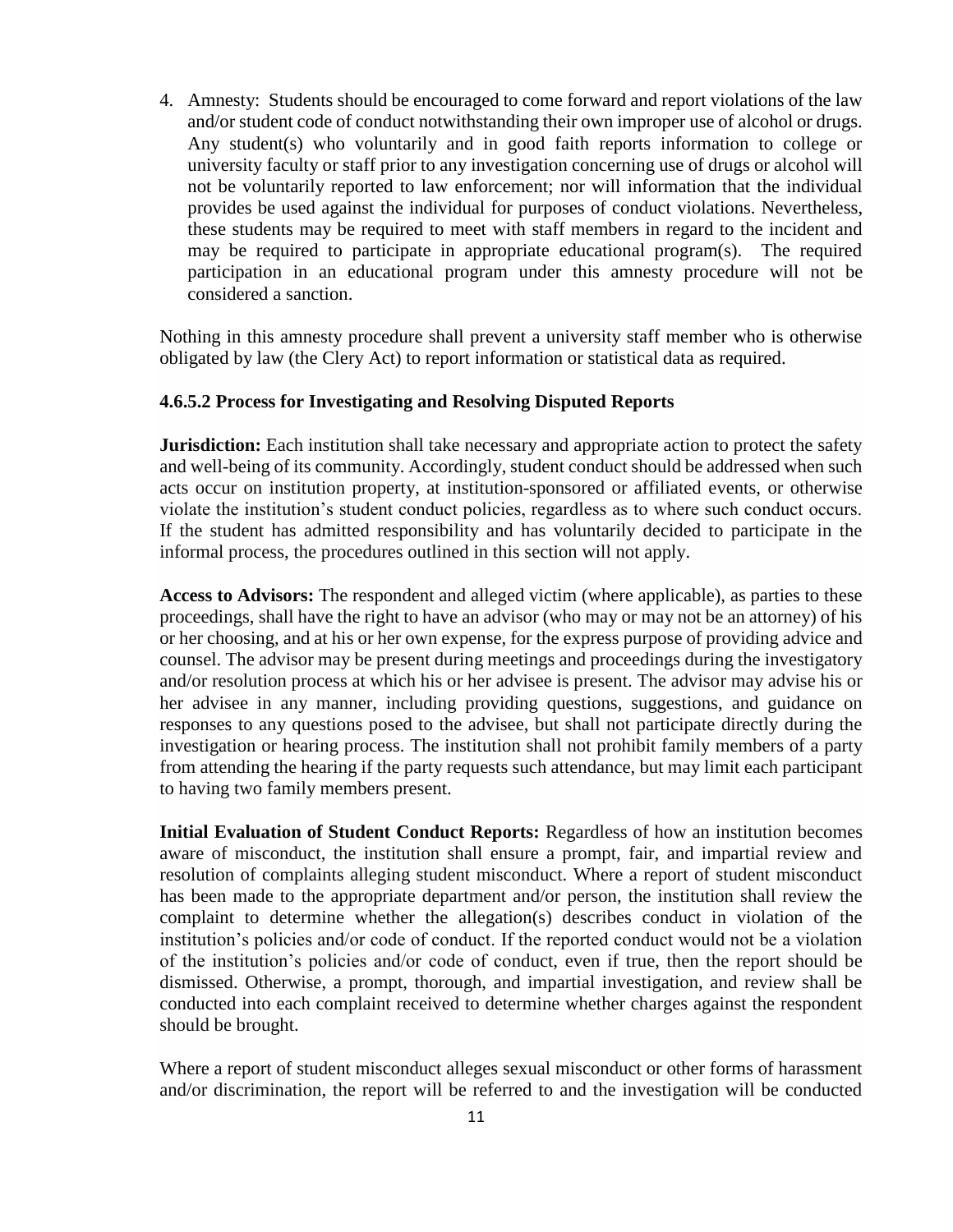through or as directed by the appropriate office trained and equipped to investigate such matters.

Any report that involves allegation(s) of conduct that could lead to the suspension or expulsion of the respondent(s) in an initial violation must be promptly reported to the System Director by the institution. The System Director will work with the institution to determine whether any interim measure(s) are necessary, to assign an investigator and will collaboratively supervise the investigation with the appropriate institution professional (e.g., the Title IX Coordinator, Dean of Students). If an allegation is not initially identified as one that could lead to suspension or expulsion of the respondent(s), but facts arise during the course of the investigation that would require oversight from the System Director, then the institution shall report that case to the System Director or her designee prior to proceeding.

#### **Interim Measures**

Interim measures may be provided by the institution at any point during an investigation and should be designed to protect the alleged victim and the community. To the extent interim measures are imposed, they should minimize the burden on both the alleged victim and the respondent, where feasible.Interim measures may include, but are not limited to:

- 1. Change of housing assignment;
- 2. Issuance of a "no contact" directive;
- 3. Restrictions or bars to entering certain institution property;
- 4. Changes to academic or employment arrangements, schedules, or supervision;
- 5. Interim suspension; and
- 6. Other measures designed to promote the safety and well-being of the parties and the institution's community.

An interim suspension should only occur where necessary to maintain safety and should be limited to those situations where the respondent poses a serious and immediate danger or threat to persons or property. In making such an assessment, the institution should consider the existence of a significant risk to the health or safety of the alleged victim or the campus community; the nature, duration, and severity of the risk; the probability of potential injury; and whether less restrictive means can be used to significantly mitigate the risk.

Before an interim suspension is issued, the institution must make all reasonable efforts to give the respondent the opportunity to be heard on whether his or her presence on campus poses a danger. If an interim suspension is issued, the terms of the suspension take effect immediately. Upon request, the respondent will have an opportunity to be heard by the respective conduct officer, Title IX Coordinator, or System Director, as appropriate, within three business days in order to determine whether the interim suspension should continue.

#### **Investigation**

Throughout any investigation and resolution proceedings, a party shall receive written notice of the alleged misconduct, shall be provided an opportunity to respond, and shall be allowed to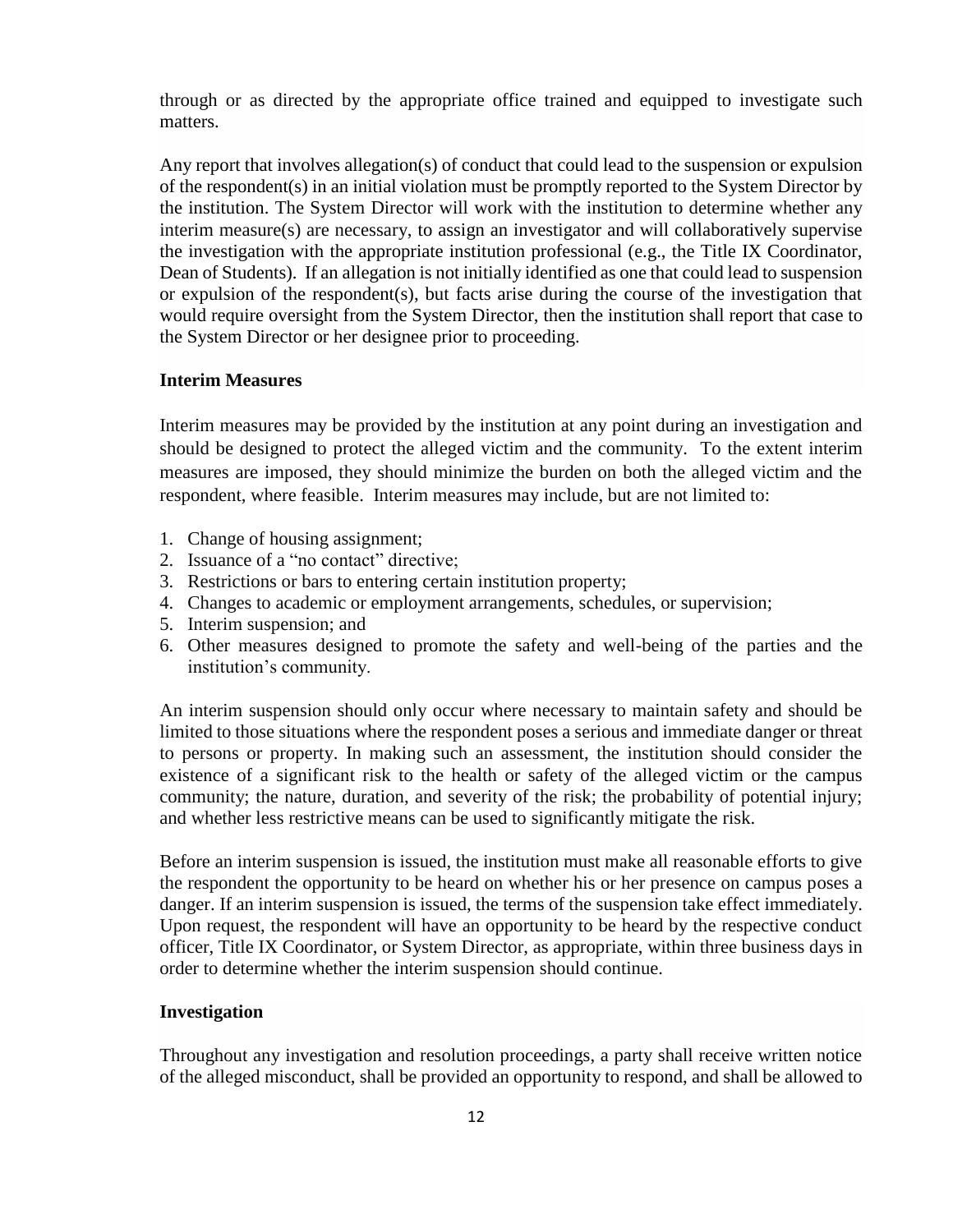remain silent or otherwise not participate in or during the investigation and resolution process without an adverse inference resulting. If a party chooses to remain silent or otherwise not participate in an investigation, the investigation may still proceed and policy charges may still result and be resolved. Additionally, in any investigation involving allegations of sexual misconduct, timely notice of meetings shall be provided to each party of any meeting at which the complainant, respondent or alleged victim may be present. Timely and equal access to information that will be used during the investigation will be provided to the complainant, respondent and alleged victim (where applicable).

Where the potential sanctions for the alleged misconduct may involve a suspension or expulsion (even if such sanctions were to be held "in abeyance," such as probationary suspension or expulsion) the institution's investigation and resolution procedures must provide the additional minimal safeguards outlined below.

- 1. The alleged victim and respondent shall be provided with written notice of the complaint/allegations, pending investigation, possible charges, possible sanctions, and available support services. The notice should also include the identity of any investigator(s) involved. Notice should be provided via institution email to the address on file.
- 2. Upon receipt of the written notice, the respondent shall have at least three business days to respond in writing. In that response, the respondent shall have the right to admit or to deny the allegations, and to set forth a defense with facts, witnesses, and supporting materials. A non-response will be considered a general denial of the alleged misconduct. Any alleged victim shall also be provided three business days to respond to or to supplement the notice.
- 3. If the respondent admits responsibility, the process may proceed to the sanctioning phase or may be informally resolved, if appropriate.
- 4. If at any point the investigator determines there is insufficient evidence to support a charge or to warrant further consideration of discipline, then the complaint should be dismissed.
- 5. An investigator shall conduct a thorough investigation and should retain written notes and/or obtain written or recorded statements from each interview. The investigator shall also keep a record of any party's proffered witnesses not interviewed, along with a brief, written explanation of why the witnesses were not interviewed.
- 6. The initial investigation report shall be provided to the respondent and the alleged victim (where applicable). This report should clearly indicate any resulting charges (or alternatively, a determination of no charges), as well as the facts and evidence in support thereof, witness statements, and possible sanctions. For purposes of this Policy, a charge is not a finding of responsibility, but indicates that there is sufficient evidence to warrant further consideration and adjudication.
- 7. The final investigation report should be provided to the misconduct panel or hearing officer for consideration in adjudicating the charges brought against the respondent. A copy shall also be provided to the respondent and alleged victim (where applicable) before any hearing. The investigator may testify as a witness regarding the investigation and findings, but shall otherwise have no part in the hearing process and shall not attempt to otherwise influence the proceedings outside of providing testimony during the hearing.

#### **Resolution/Hearing**

In no case shall a hearing to resolve charge(s) of student misconduct take place before the investigative report has been finalized.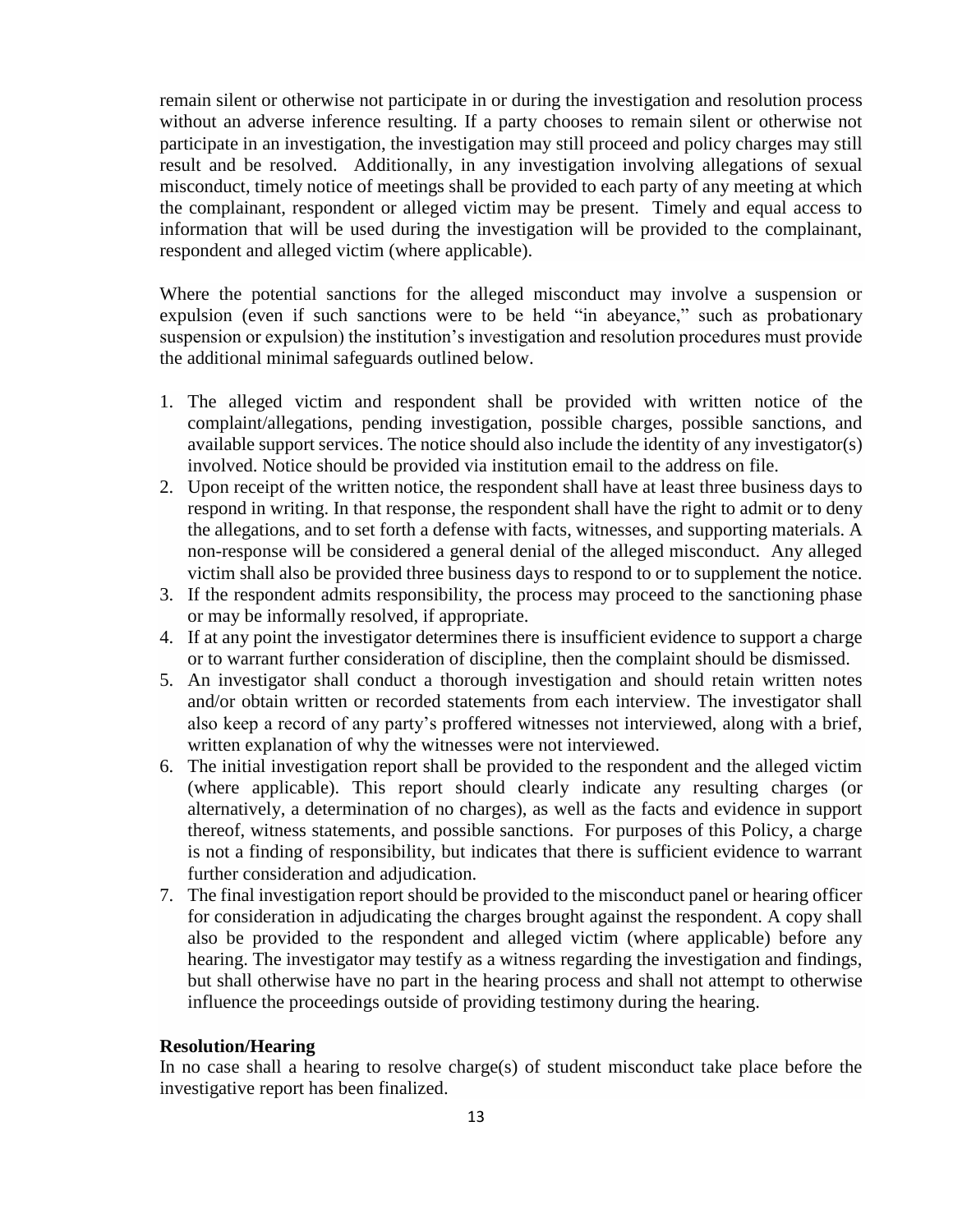Where the respondent indicates that he or she contests the charges, the matter shall be set for a hearing and once the investigative report has been finalized and copies provided to the respondent and alleged victim (where applicable); however, the alleged victim (where applicable) and respondent may have the option of selecting informal resolution as a possible resolution in certain student misconduct cases where they mutually agree, except where deemed inappropriate by the Vice President for Student Affairs (or his/her designee) or the System Director.

Where a case is not resolved through informal resolution or informal resolution is not available due to the nature of the charges, the respondent shall have the option of having the charges heard either by an administrator (hearing officer) or a hearing panel. However, all cases involving charges of sexual misconduct that go to a hearing shall be heard by a panel of staff and/or faculty. Sexual misconduct panel members shall receive appropriate annual training as directed by the System Director or Coordinator and required by the Clery Act. If an administrative hearing is requested, the respondent shall use his or her discretion to determine whether the case should be heard by a hearing panel. Notice of the date, time, and location of the hearing shall be provided to the respondent, complainant, and alleged victim (where applicable) at least five business days prior to the hearing. Notice shall be provided via institution email where applicable. Additionally, the following standards will apply to any such hearing:

The respondent shall have the right to present witnesses and evidence to the hearing officer or panel. Witness testimony, if provided, shall pertain to knowledge and facts directly associated with the case being heard. Both parties shall have the right to confront any witnesses, including the other party, by submitting written questions to the hearing officer for consideration. Advisors may actively assist in drafting questions. The Panel shall ask the questions as written and will limit questions only if they are unrelated to determining the veracity of the charge leveled against the respondent(s). In any event, the Panel shall err on the side of asking all submitted questions and must document the reason for not asking any particular questions.

1. Where the hearing officer or panel determines that a party or witness is unavailable and unable to be present due to extenuating circumstances, the hearing officer or panel may establish special procedures for providing testimony from a separate location. In doing so, the hearing officer or panel must determine whether there is a valid basis for the unavailability, ensure proper sequestration in a manner that ensures testimony has not been tainted, and make a determination that such an arrangement will not unfairly disadvantage any party. Should it be reasonably believed that a party or witness who is not physically present has presented tainted testimony, the hearing officer or panel will disregard or discount the testimony.

In sexual misconduct cases, the hearing officer reserves the right to allow a party to testify in a separate room, so long as no party is unfairly disadvantaged by this procedure. A party must still give testimony in the presence of the Panel, and the opposing party must have the opportunity to view the testimony remotely and to submit follow-up questions.

- 2. Formal civil rules of evidence do not apply to the investigatory or resolution process.
- 3. The standard of review shall be a preponderance of the evidence; however, any decision to suspend or to expel a student must also be supported by substantial evidence at the hearing.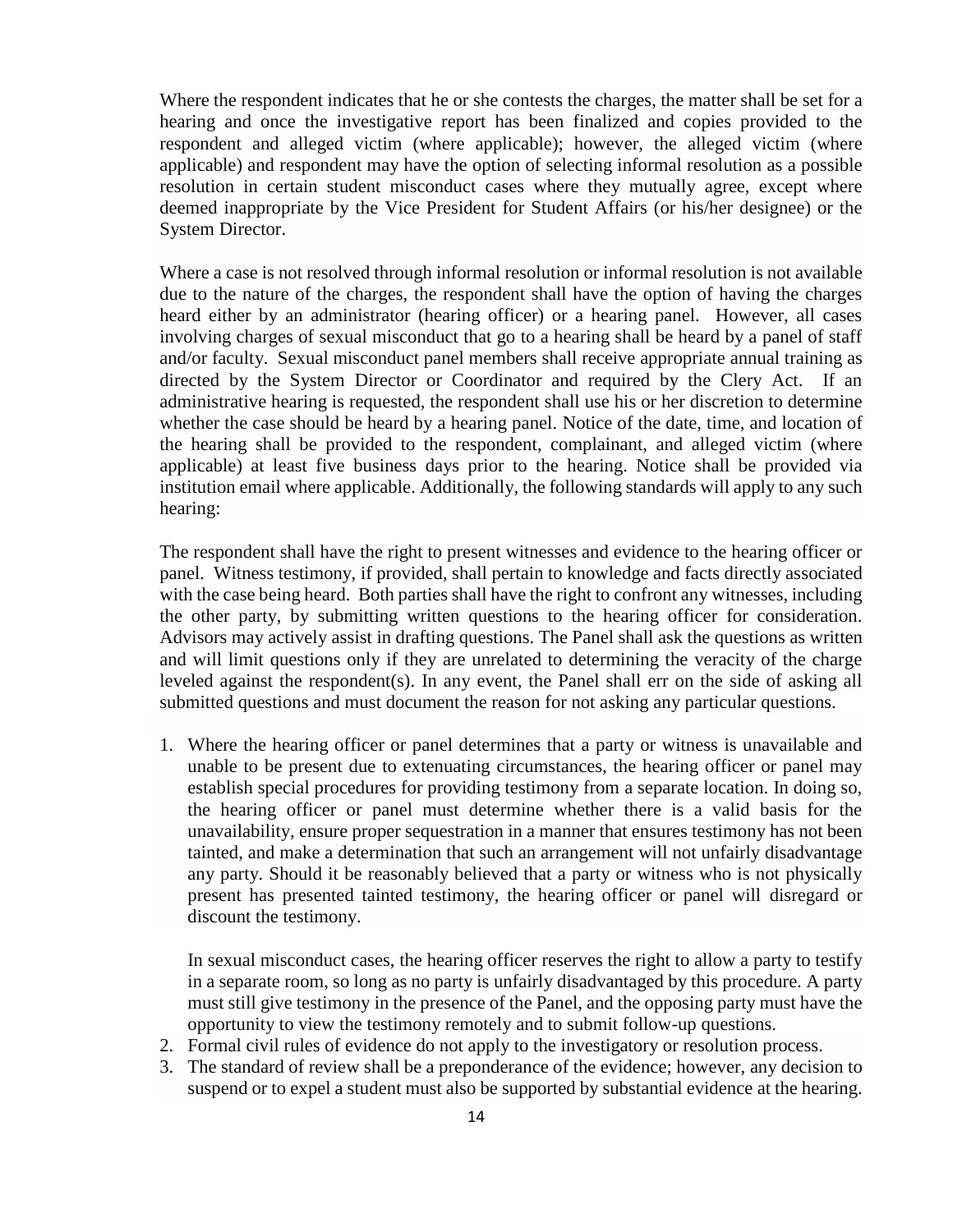- 4. Institutions should maintain documentation of the proceedings, which may include written findings of fact, transcripts, audio recordings, and/or video recordings.
- 5. Following a hearing, both the respondent and alleged victim (where applicable) shall be simultaneously provided a written decision via institution email (where applicable) of the outcome and any resulting sanctions. The decision should include details on how to appeal, as outlined below. Additionally, the written decision must summarize the evidence in support of the sanction. The same form will be completed, regardless of whether the student opts for a hearing panel or an administrative proceeding.

#### **Possible Sanctions**

In determining the severity of sanctions or corrective actions the following should be considered: the frequency, severity, and/or nature of the offense; history of past conduct; an offender's willingness to accept responsibility; previous institutional response to similar conduct; strength of the evidence; and the wellbeing of the university community. The hearing panel, hearing officer or administrator that found that a policy violation occurred will determine sanctions and issue notice of the same, as outlined above.

The broad range of sanctions includes: expulsion; suspension for an identified time frame or until satisfaction of certain conditions or both; temporary or permanent separation of the parties (e.g., change in classes, reassignment of residence, no contact orders, limiting geography of where parties can go on campus) with additional sanctions for violating no-contact orders; required participation in sensitivity training/awareness education programs; required participation in alcohol and other drug awareness and abuse prevention programs; counseling or mentoring; volunteering/community service; loss of institutional privileges; delays in obtaining administrative services and benefits from the institution (e.g., holding transcripts, delaying registration, graduation, diplomas); additional academic requirements relating to scholarly work or research; financial restitution; or any other discretionary sanctions directly related to the violation or conduct.

#### **4.6.5.3 Appeals**

Where the sanction imposed includes a suspension or expulsion (even for one held in abeyance), the following appellate procedures must be provided. The alleged offender (and in cases involving sexual misconduct or other forms of discrimination and/or harassment, the alleged victim) shall have the right to appeal the outcome on any of the following grounds: (1) to consider new information, sufficient to alter the decision, or other relevant facts not brought out in the original hearing, because such information was not known or knowable to the person appealing during the time of the hearing; (2) to allege a procedural error within the hearing process that may have substantially impacted the fairness of the hearing, including but not limited to whether any hearing questions were improperly excluded or whether the decision was tainted by bias; or (3) to allege that the finding was inconsistent with the weight of the information.

Appeals may be made for the above reasons in any case where sanctions are issued, even when such sanctions are held "in abeyance," such as probationary suspension or expulsion.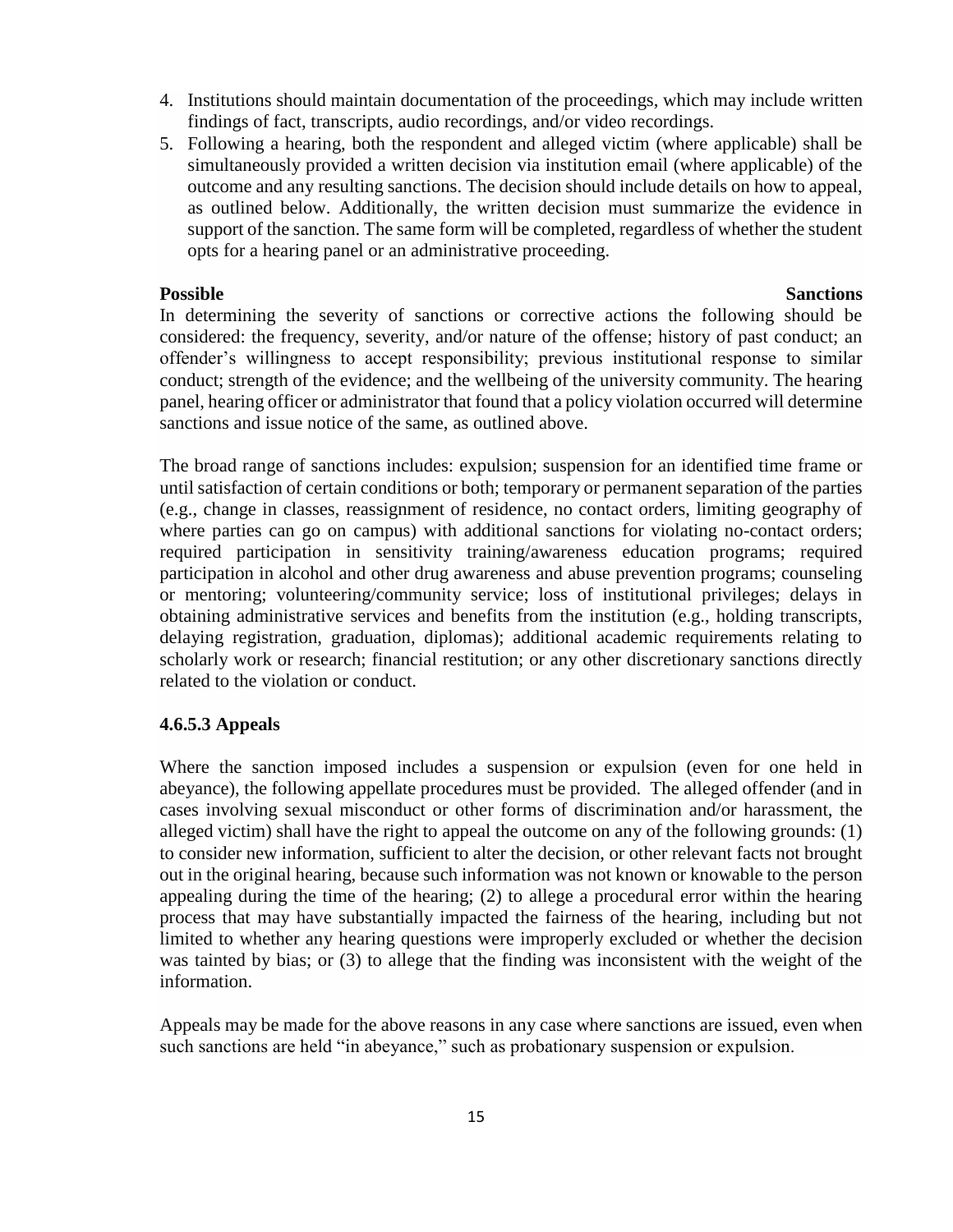The appeal must be made in writing, and must set forth one or more of the bases outlined above, and must be submitted within five business days of the date of the final written decision. The appeal should be made to the institution's Vice President for Student Affairs or his/her designee.

The appeal shall be a review of the record only, and no new meeting with the respondent or any alleged victim is required. The Vice President, or his or her designee, may affirm the original finding and sanction, affirm the original finding but issue a new sanction of lesser severity, remand the case back to the decision-maker to correct a procedural or factual defect, or reverse or dismiss the case if there was a procedural or factual defect that cannot be remedied by remand. The Vice President or his or her designee shall then issue a decision in writing to the respondent within a reasonable time period.

The decision of the Vice President or his or her designee may be appealed in writing within five business days (as determined by the date of the decision letter) to the President of the institution solely on the three grounds set forth above.

The President may affirm the original finding and sanction, affirm the original finding but issue a new sanction of greater or lesser severity, remand the case back to the decision maker to correct a procedural or factual defect, or reverse or dismiss the case if there was a procedural or factual defect that cannot be remedied by remand. The President's decision shall be simultaneously issued in writing to the complainant, the respondent and the alleged victim (where applicable) within a reasonable time period. The President's decision shall be the final decision of the institution.

Should the respondent or alleged victim (where applicable) wish to appeal the President's decision, he or she may request review by the Board of Regents in accordance with the Board of Regents' Policy on Discretionary Review.

#### **4.6.5.4 Recusal/Challenge for Bias**

Any party may challenge the participation of any institution official, employee or student panel member in the process on the grounds of personal bias by submitting a written statement to the institution's designee setting forth the basis for the challenge. The designee shall not be the same individual responsible for investigating or adjudicating the conduct allegation. The written challenge should be submitted within a reasonable time after the individual knows or reasonably should have known of the existence of the bias. The institution's designee will determine whether to sustain or deny the challenge and, if sustained, the repl

# **IV. Revisions to Board Policy Sections 7.4 Private Donations to the USG and Its Institutions and 7.4.1 Naming of Places, Colleges or School**

### **A. Background:**

The substantive revisions made to BOR Policy 7.4 and 7.4.1 are: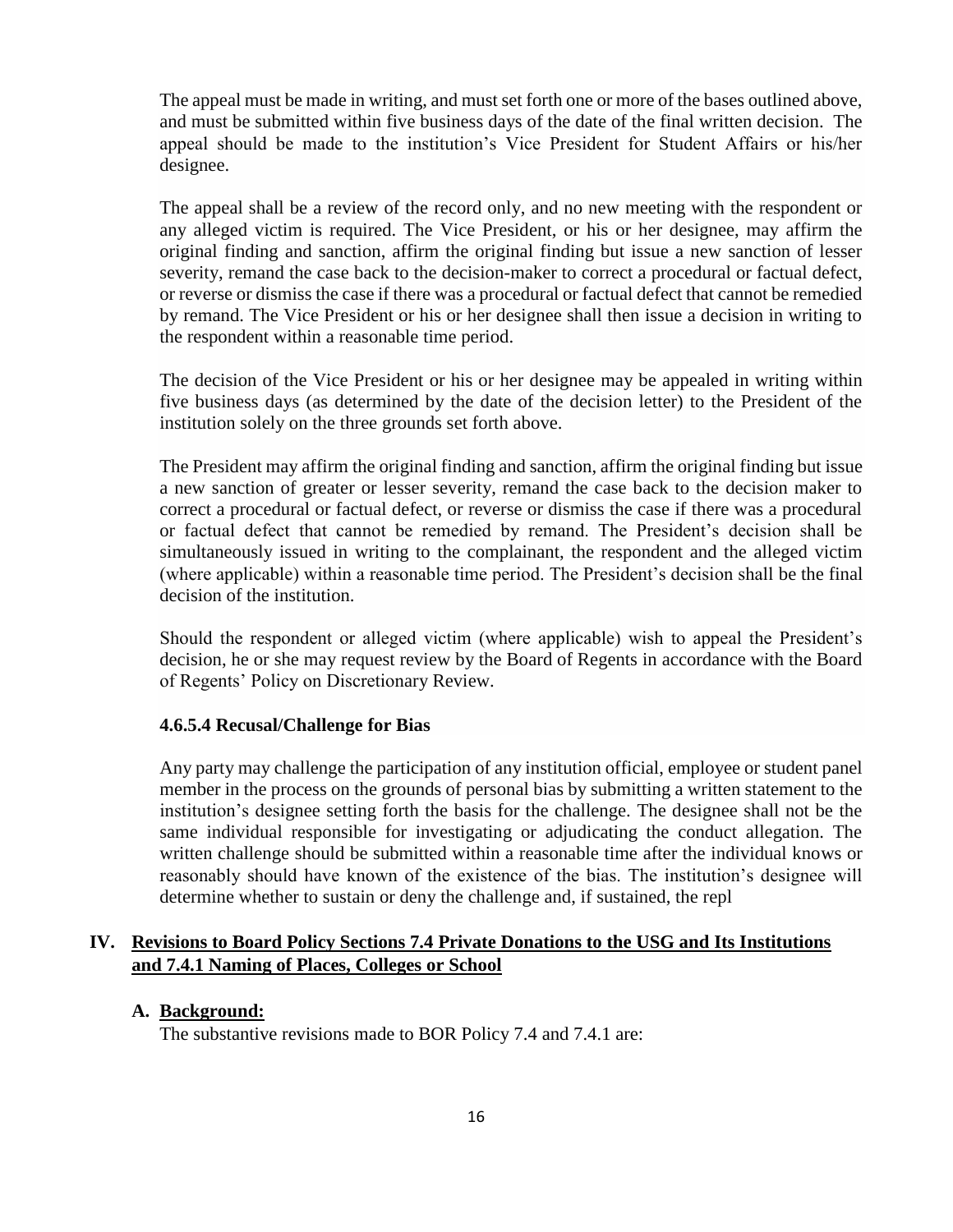- (1) that institutions are not required to provide reports on gifts and namings to the System Office, though the institutions are required to maintain adequate records to prove compliance with Board Policy,
- (2) that the gift guidelines in Policy 7.4.1 become factors that the Chancellor and Chief Administrative Officer will consider before recommending a naming for Board approval and that those factors are moved from Board Policy to Section 19.2.2 of the Business Procedures Manual.

Other revisions are part of a broader Policy Review Initiative designed to increase efficiency, ensure consistency, and simplify the BOR Policy Manual. Questions regarding these revisions should be directed to Jim James, Vice Chancellor for Real Estate and Facilities, at (404) 962-3155 or Jim.James@usg.edu.

### **B. Effective Date:**

The effective date of these policy changes is August 8, 2017.

#### **C. Revisions to Board Policy Sections 7.4 and 7.4.1 Shown with Markup**

# *7.4 Private Donations to the USG and Its Institutions*

The Board of Regents of the University System of Georgia, recognizing that public institutions are dependent, in part, on private funding (just as private institutions are partially dependent on public funding), encourages the institutions under its control to seek the support of alumni, friends, corporations, and other private individuals and organizations that might be interested in contributing to the welfare of the institutions, their students, and their faculties.

Funds raised from private donations may be used in support of the mission and objectives of the institution, including funds for student scholarships, salary supplements, construction of physical facilities, and gifts and grants for other purposes as may be designated by the donor. However, institutions are not authorized to commit any state funds for challenge or matching grants or gifts for the construction of facilities or for other purposes without prior approval of the Chancellor. The Board of Regents shall not consider gifts, contributions, or income from endowments held for the benefit of any **University System of Georgia ("USG")** institution in determining the allocation of state funds to that institution.

Private donations to  $\overline{a}$  separately incorporated  $\epsilon$ Cooperative  $\epsilon$ Organizations established pursuant to Section 12.5 of this Board of Regents' Policy Manual shall not be subject to control by the Board of Regents or the college or university institution administration except as otherwise provided in Section 12.5 Board Policy or by the mMemoranda of agreement Understanding established between institutions and their  $e^C$ coperative  $e^C$  ganizations.

A USG institution may not accept gifts of real property except as provided in Board of Regents' Policy 9.9, Real Property Ownership and Asset Management. A USG institution may otherwise accept gifts, bequests, agreements, or declarations of trust, except gifts of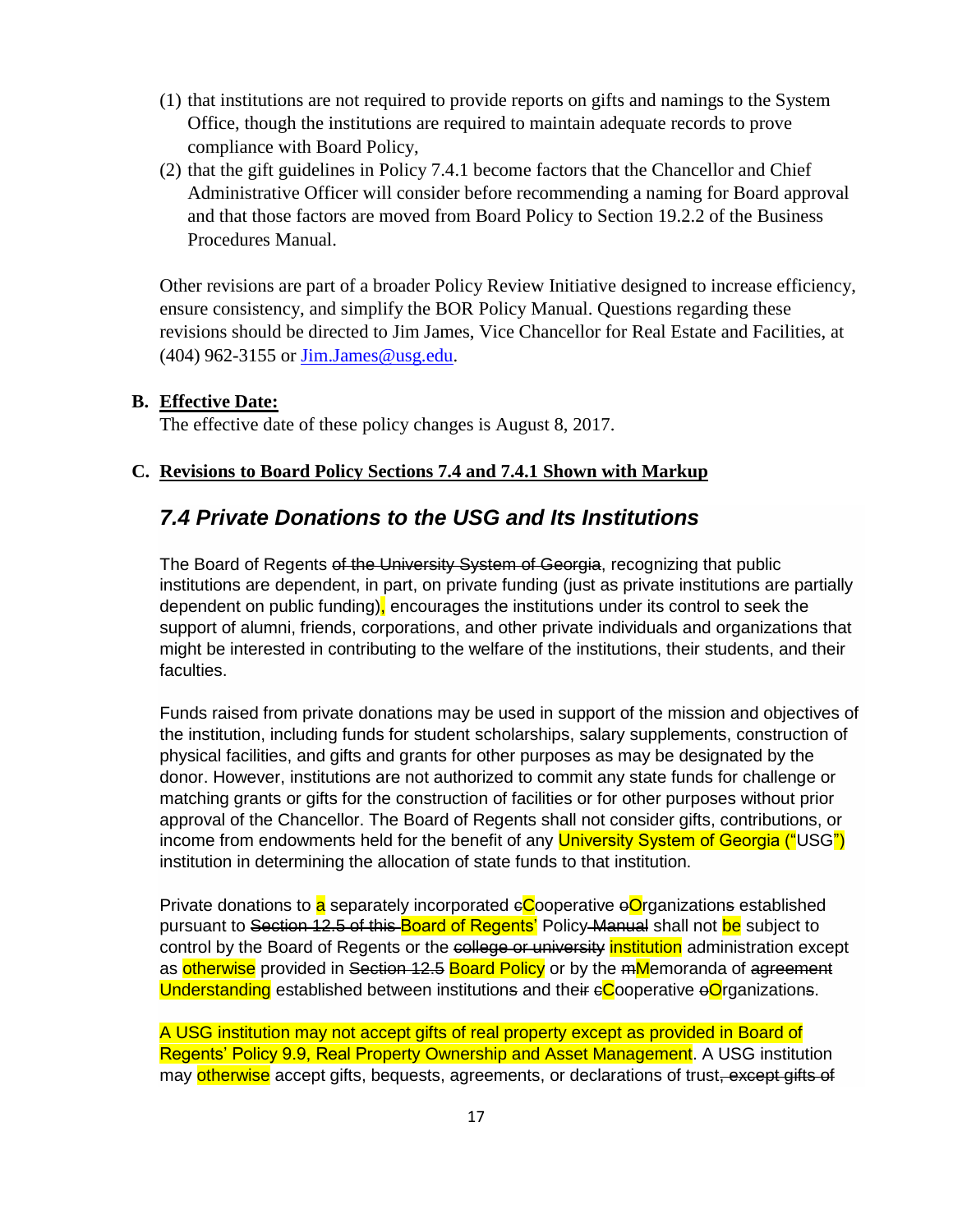real property. By accepting such gifts, donations, bequests, or declarations of trust, the president of the institution affirms that the gift or donation that do not carryies no obligations to the institution that may conflict with state law or Board of Regents' pPolicy. The president also affirms that acceptance of the gift or donation will and that do not impose a financial burden on the institution beyond that which can be managed within it's the institution's current budget. If acceptance of the gift or donation would require the institution to incur additional cost that cannot be borne within the institution's current resources, the institution shall be required to must obtain the approval of the Board of Regents before accepting the gift or donation is formally accepted.

Each institution **must maintain** shall provide a summary report as required to the Chancellor on of all gifts received by the institution and its cooperative organizations through private donations under procedures established by the USG eChief fFiscal eOfficer.

Each pPresident is authorized to execute those documents necessary to provide proper fiscal management of those funds accepted under this authorization and, at their his or her discretion, to further delegate the authority to execute such documents to the  $e$ Chief bBusiness oOfficers of the institutions. Gifts of real property are addressed in Section 9.9, Real Property Ownership and Asset Management, of this Policy Manual (BoR Minutes, 1980-81, p. 241; January 1997, p. 24).

# *7.4.1 Naming of Places, Colleges, or Schools*

The Board of Regents considers the naming of a place or an academic unit in honor of an living or deceased-individual, corporation, foundation, or organization to be one of the highest and most distinct honors that it can bestow. Namings may be authorized for outstanding and distinguished service, for philanthropic giving, or for both. The pPresident of each institution should ensure that the proposed naming is consistent with the interest of the institution and the USG and is commiserate with the level of service or philanthropic giving from the person, persons, group, or groups for which the naming will be made. Namings authorized without associated fund raising should be the exception.

Naming of colleges and schools of all USG institutions and a place or an academic unit requires prior authorization by the Board of Regents and shall be in accord with Board of Regents procedures and guidelines. This policy shall apply to the naming of all Board of Regents real estate and facilities, as defined in Section 9.1 of this Policy Manual. This includes all real estate, facilities, and property owned or leased by the USG, including facilities constructed, donated, or acquired by affiliated organizations of the institutions. requires prior authorization by the Chancellor, the USG Chief Administrative Officer, and the Board of Regents. (Refer to Section 17.0, Affiliated Organizations, of the Business Procedures Manual, for more information on affiliated organizations.) This policy shall also apply to the naming of colleges and schools of all USG institutions. All proposed namings shall be submitted to the USG eChief aAdministrative eOfficer who shall distribute the proposal for integrated review and, in conjunction with the cChancellor, submit the request to the Board of Regents for action approval.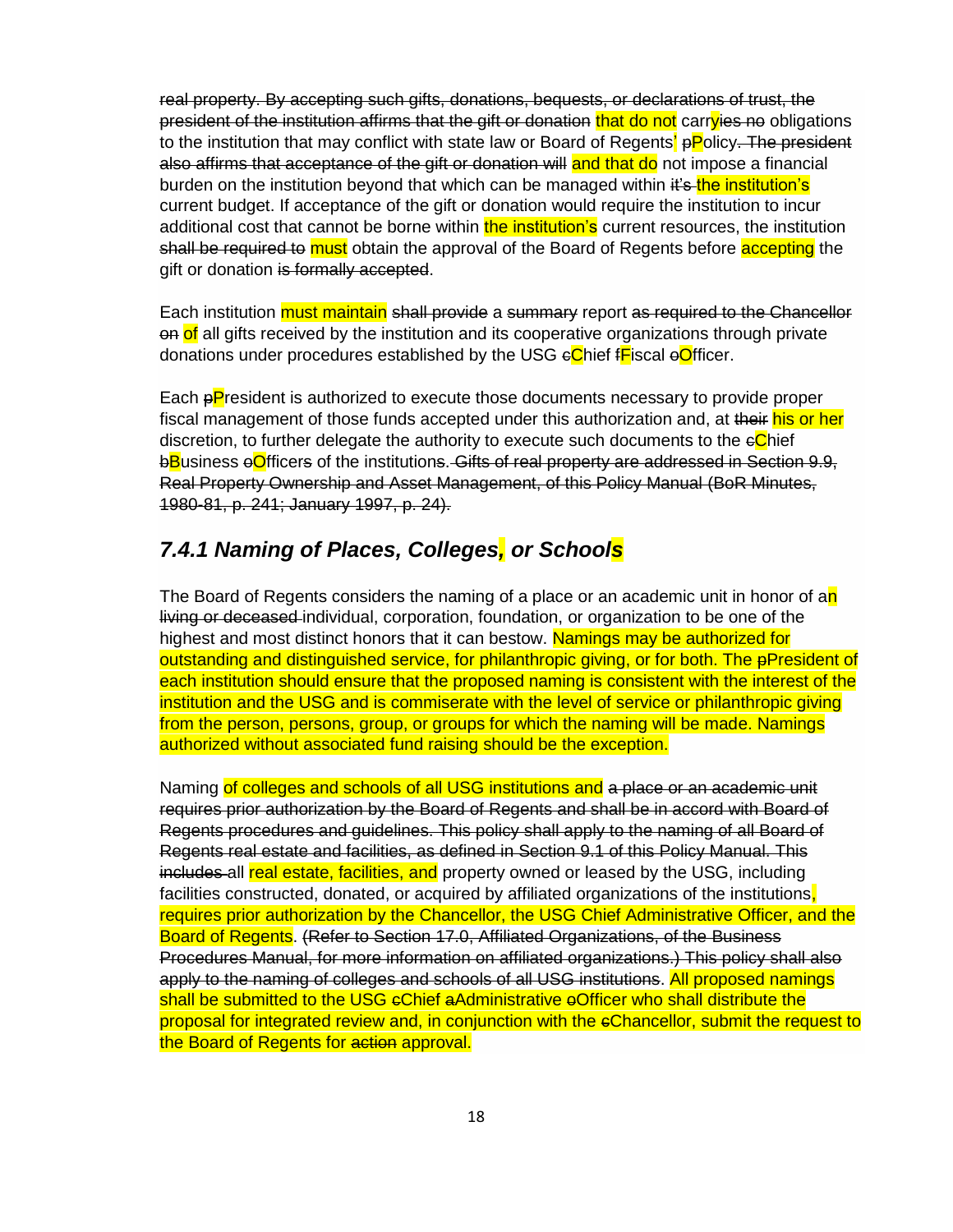Board authorized nNamings authorized by the Board of Regents shall not be modified without approval of the Board. If a Ssituations may occurs that would may warrants the removal of a name that was previously approved by the Board of Regents, Where naming authority lies with the Board of Regents, so does has the authority and responsibility to remove a the name; the decision whether to remove the name lies in the sole discretion of the Board in consultation with the Chancellor.

The pPresident of an institution is authorized to name and to remove the name of, without prior approval of the Board of Regents, interior spaces and academic units subordinate to colleges and schools, such as departments, without prior approval of the Board. The president is also authorized to remove such names. The term "interior space" includes rooms, hallways, floors, and features, as well as other enclosed or conditioned space(s) within buildings. Institutions shall provide maintain a report on interior namings and naming removals as information only to the USG chief external affairs officer at the end of each calendar year.

The namings of facilities and grounds features of an institution will endure only for the useful life of the facility or feature and not in perpetuity. If a facility or area feature is substantially changed, a named building facility or area feature may no longer exist. In that event, and the pPresident, in his or her discretion, may of an institution may determine if maintaining the name for transfer to a new facility or area is appropriate and seek Board of Regents' approval to transfer the name to a new facility or feature as appropriate.

Situations may occur that would warrant the removal of a name. Where naming authority lies with the Board of Regents, so does the authority and responsibility to remove a name.

Namings may be authorized for outstanding and distinguished service, for philanthropic giving, or both. The Board of Regents will authorize external namings (places, colleges, and schools) to honor a living person only when that person has been disassociated from employment by the USG or from local, state, or federal government employment for at least two years prior to seeking Board of Regents' approval. In the event that the individual being honored is no longer living, the two year waiting period may be waived.

All proposed namings shall be submitted to the USG chief administrative officer who shall distribute the proposal for integrated review and, in conjunction with the chancellor, submit the request to the Board of Regents for action.

Naming a place or an academic unit is a significant fund raising opportunity. Presidents of institutions should maximize the potential of fund raising in association with any naming. Namings authorized without associated fund raising should be the exception.

In order for a place or an academic unit to be named based upon a contribution, the gift will comply with the following guidelines:

1. The gift must be in irrevocable form to be paid within a five-year period and based upon a signed pledge commitment.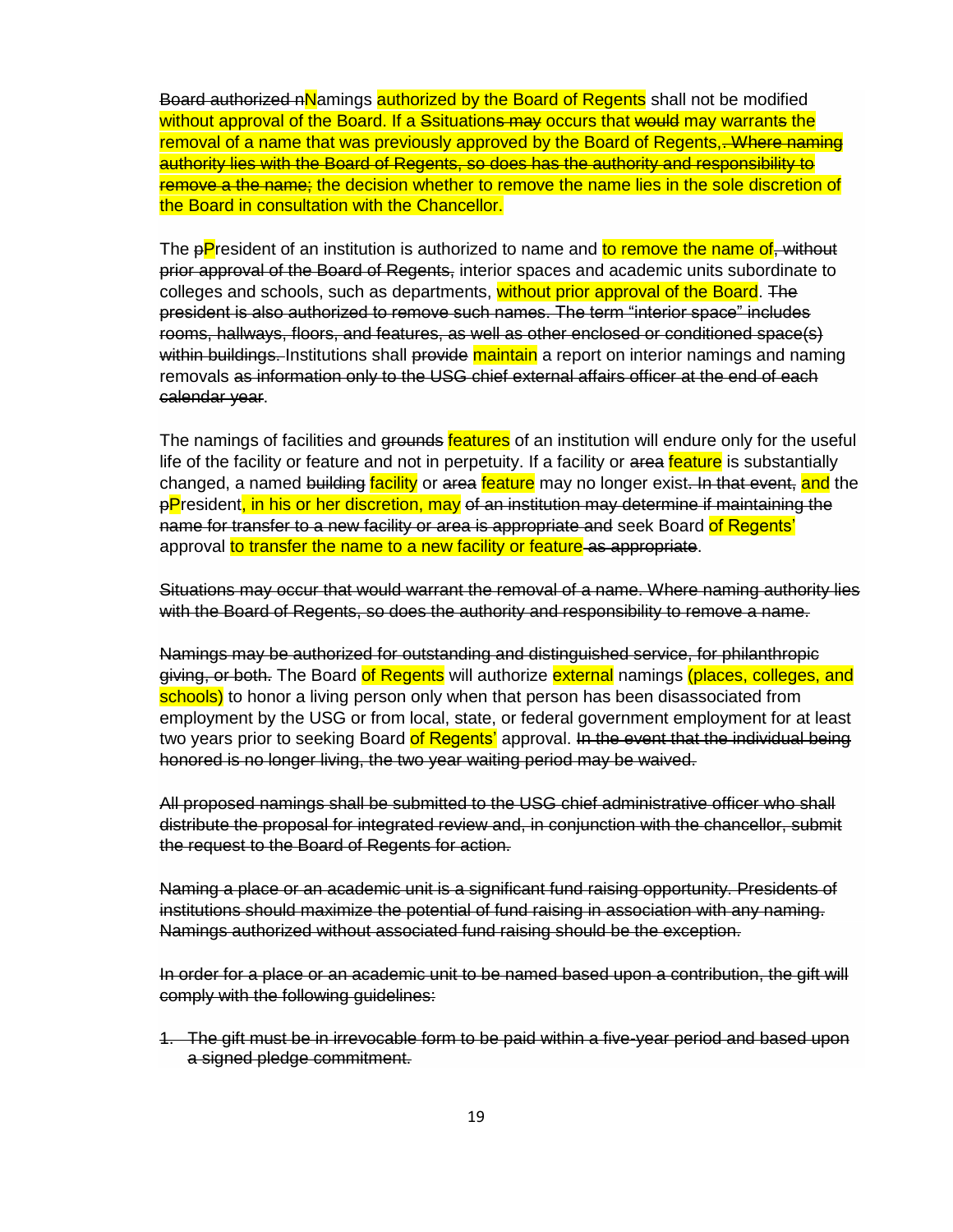- 2. Where possible, namings should be associated with endowment gifts; if a gift is to construct a facility, presidents are encouraged to seek at least a portion of the gift for endowment to support the facility or academic programs associated with the facility.
- 3. Generally, deferred gifts such as life insurance and bequests are not to be used for current naming opportunities. Institutions should discuss with the interested donor(s) about the possible naming opportunities that may be available when the gift is actually received. No request for a naming should be made to the Board based on a deferred gift.
- 4. In cases where a gift is paid over a period of time, presidents should make the formal naming request to the Board only when at least half of the total gift has been received by the institution.

USG institutions vary and "outstanding service" and "philanthropic giving" are intended, to a certain extent, to be flexible standards. Each naming situation must be judged on its merits after taking into account the facts that are relevant to the person or entity being honored and the institution involved. The president of each institution should ensure that the proposed naming is consistent with the interest of the institution and the USG.

#### **Institution Naming Policy:**

Institutions shall also maintain their own naming policy. The policy, which should establish minimums for financial commitments corresponding to such naming opportunity. In setting minimums, institutions should that are benchmarked against institutions similar in size, scope, and mission. Each institution shall provide a copy of its naming policy to the USG eChief aAdministrative eOfficer for approval

# **V. Addition of Board Policy 8.2.24 Policy on Salary Administration and Incentive Rewards Program**

#### **A. Background:**

The purpose of the policy is to ensure our institutions have valid salary administration and incentive programs that support their hiring practices. The Chancellor or his designee will approve all of these programs.

A salary administration plan includes job descriptions, pay grades and pay ranges for the majority of jobs within the institution. The Salary Administration portion of the policy will require institutions to develop a salary plan for their institution. The purpose of the salary plan is to provide guidelines for salary adjustments throughout the employee's career. The salary administration policy will also require the institution to seek approval from the Chancellor for salary increases more than 10% above the annual merit increases approved by the Board of Regents.

This policy will also allow institutions to develop incentives plans that are consistent with Board policy and state law. The State of Georgia allows preapproved incentives plans to support the recruitment and retention of qualified talent. Each institution may adopt specific incentive policies, procedures, or plans to implement incentive compensation and awards, as long as they are consistent with this policy and policies outlined in the Human Resources Administrative Practices Manual.